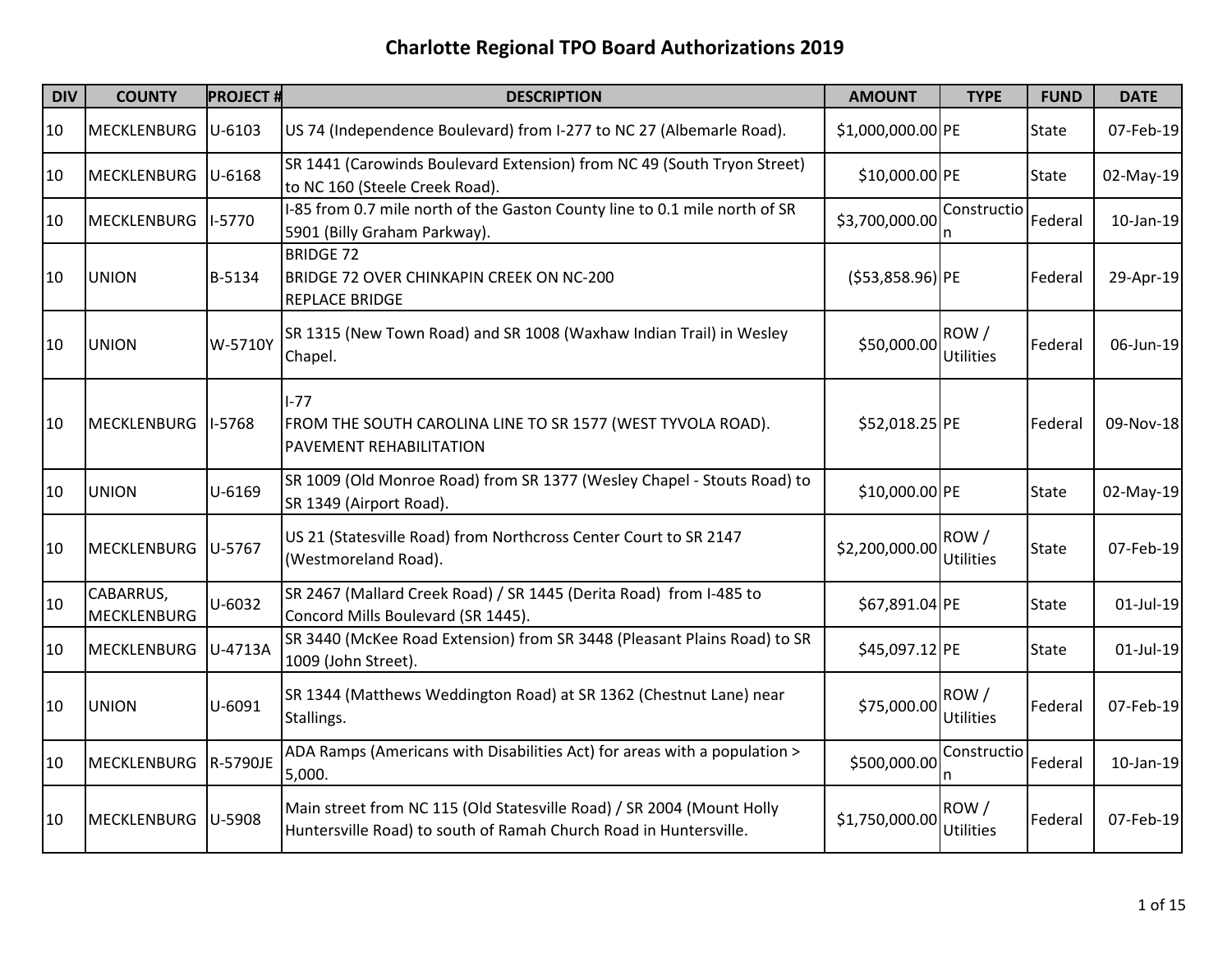| <b>DIV</b> | <b>COUNTY</b>                   | <b>PROJECT#</b> | <b>DESCRIPTION</b>                                                                                                                                                                                                                             | <b>AMOUNT</b>           | <b>TYPE</b>              | <b>FUND</b>  | <b>DATE</b>  |
|------------|---------------------------------|-----------------|------------------------------------------------------------------------------------------------------------------------------------------------------------------------------------------------------------------------------------------------|-------------------------|--------------------------|--------------|--------------|
| 10         | <b>UNION</b>                    | P-5704          | CSX SF Line, Milepost 311.8 to Milepost 316.9. 10,000 feet track siding<br>extension at Stouts in Union County.                                                                                                                                | \$4,700,000.00          | Constructio              | <b>State</b> | $01$ -Jul-19 |
| 10         | <b>MECKLENBURG</b>              | W-5710S         | SR 2108 (Sunset Avenue) at SR 2019 (Peachtree Road) in Charlotte.                                                                                                                                                                              | \$50,000.00             | ROW/<br><b>Utilities</b> | Federal      | 02-May-19    |
| 10         | <b>UNION</b>                    | W-5710Y         | SR 1315 (New Town Road) and SR 1008 (Waxhaw Indian Trail) in Wesley<br>Chapel.                                                                                                                                                                 | \$50,000.00 PE          |                          | Federal      | 02-May-19    |
| 10         | CABARRUS,<br><b>MECKLENBURG</b> | -3803BA         | I-85 from south of SR 2894 (Concord Mills - Bruton Smith Blvd) to NC 73 in<br>Cabarrus County.                                                                                                                                                 | $($107,503.62)$ PE      |                          | <b>State</b> | 02-May-19    |
| 10         | <b>UNION</b>                    | W-5710Z         | NC 200 (Lancaster Highway) at NC 522 / SR 1007 (South Rocky River Road)<br>and SR 1146 (Parkwood School Road).                                                                                                                                 | \$125,000.00            | ROW/<br><b>Utilities</b> | Federal      | 02-May-19    |
| 10         | <b>MECKLENBURG</b>              | $M -$<br>0460JA | 2019 (NSTI) National Summer Transportation Institute.                                                                                                                                                                                          | \$54,397.00 PE          |                          | Federal      | 27-Jun-19    |
| 10         | <b>MECKLENBURG</b>              | EB-5786         | Charlotte / Pineville-Little Sugar Creek Greenway Extension, Ramblewood<br>Lane in Charlotte to Cadillac Street in Pineville.                                                                                                                  | \$2,740,000.00          | Constructio              | Federal      | 27-Jun-19    |
| 10         | <b>MECKLENBURG</b>              | W-<br>5710GB    | US 52 from the Norwood City Limits northward to NC 138.                                                                                                                                                                                        | \$1,184,500.00          | Constructio              | Federal      | 27-Jun-19    |
| 10         | <b>UNION</b>                    | U-5987          | SR 1367 (Unionville Indian Trail Road) and SR 1515 (Sardis Chruch Road) in<br>Indian Trail.                                                                                                                                                    | \$2,210,000.00          | Constructio              | Federal      | 27-Jun-19    |
| 10         | MECKLENBURG                     |                 | W-5710R NC 51 from SR 3687 (Park Road) to SR 3611 (Carmel Road).                                                                                                                                                                               | \$600,000.00            | ROW/<br><b>Utilities</b> | Federal      | 27-Jun-19    |
| 10         | CABARRUS,<br><b>MECKLENBURG</b> | U-6032          | SR 2467 (Mallard Creek Road) / SR 1445 (Derita Road) from I-485 to<br>Concord Mills Boulevard (SR 1445).                                                                                                                                       | \$67,891.04 PE          |                          | <b>State</b> | 27-Jun-19    |
| 10         | <b>UNION</b>                    |                 | W-5710Q NC 205 at NC 218 in Union County.                                                                                                                                                                                                      | \$875,000.00            | Constructio<br>n         | Federal      | 27-Jun-19    |
| 10         | <b>UNION</b>                    | $B -$<br>5243WM | Bridge #258 over South Fork Crooked Creek on SR 1008 and the intersection<br>of SR 1009 and SR 1371.                                                                                                                                           | \$176,280.00 Mitigation |                          | <b>State</b> | 27-Jun-19    |
| 10         | MECKLENBURG                     | U-5108          | Northcross Drive Extension from NC 73 in Huntersville to Westmoreland<br>Road in Cornelius. This project includes \$261,250.00 of Strategic<br>Transportation Investment (STI) Bonus Allocation funds (see page K-8 for<br>State STI funding). | \$1,193,750.00          | ROW/<br><b>Utilities</b> | Federal      | 27-Jun-19    |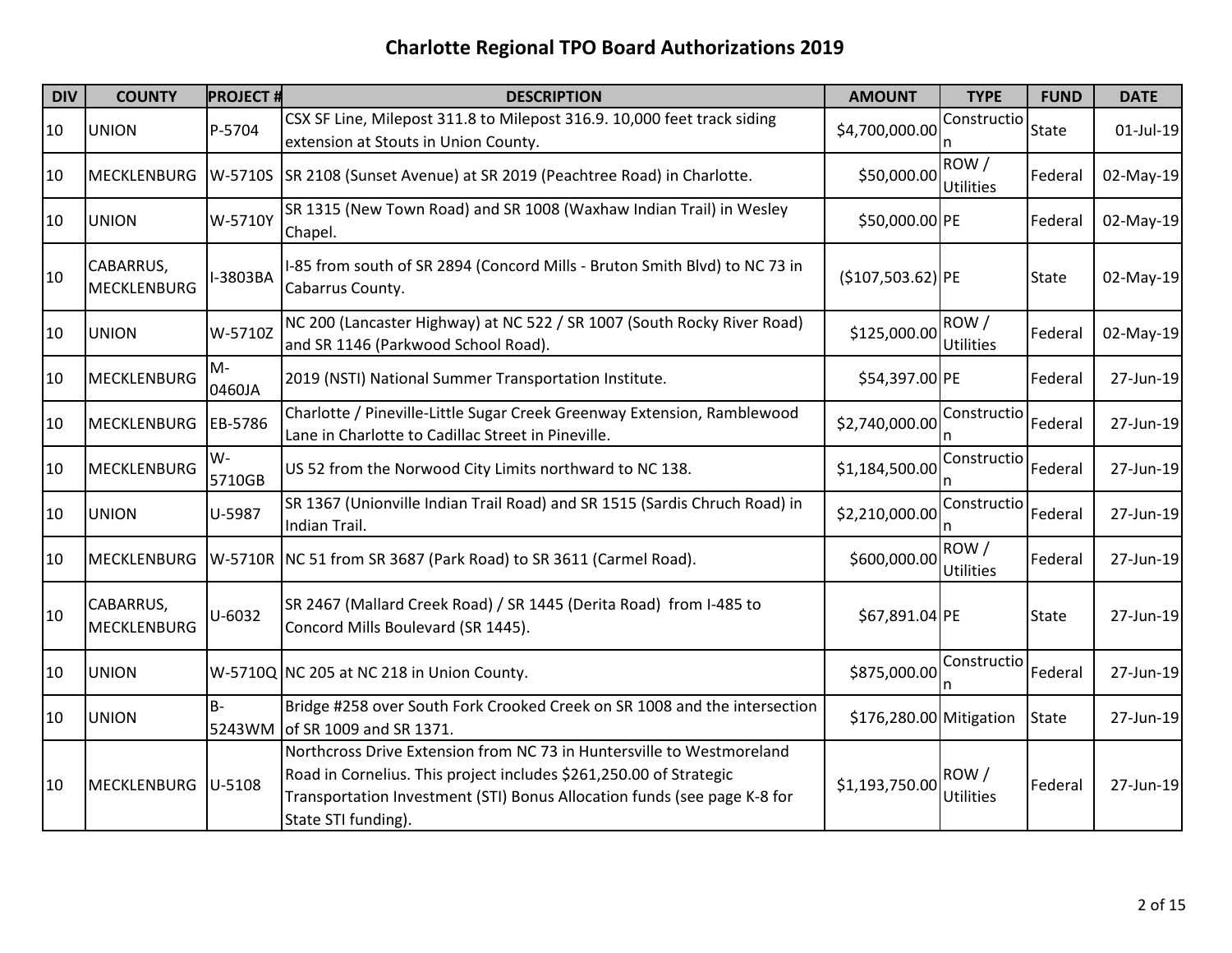| <b>DIV</b> | <b>COUNTY</b>      | <b>PROJECT#</b> | <b>DESCRIPTION</b>                                                                                                                                                                                                                              | <b>AMOUNT</b>     | <b>TYPE</b>              | <b>FUND</b>  | <b>DATE</b> |
|------------|--------------------|-----------------|-------------------------------------------------------------------------------------------------------------------------------------------------------------------------------------------------------------------------------------------------|-------------------|--------------------------|--------------|-------------|
| 10         | <b>MECKLENBURG</b> | U-5108          | Northcross Drive Extension from end of Northcross Drive to Westmoreland<br>Road in Cornelius.                                                                                                                                                   | \$261,250.00      | ROW/<br><b>Utilities</b> | <b>State</b> | 27-Jun-19   |
| 10         | <b>UNION</b>       | EB-5723         | Indian Trail Multi-Use Pathway along US 74 from SR 1520 (Indian Trail<br>Fairview Road) to SR 1367 (Unionville Indian Trail Road), and the South Fork<br>Crooked Creek Greenway from SR 1367 (Unionville Indian Trail Road) to<br>Oakwood Lane. | \$145,000.00 PE   |                          | Federal      | 27-Jun-19   |
| 10         | MECKLENBURG        | U-4713A         | SR 3440 (McKee Road Extension) from SR 3448 (Pleasant Plains Road) to SR<br>1009 (John Street).                                                                                                                                                 | \$45,097.12 PE    |                          | <b>State</b> | 27-Jun-19   |
| 10         | <b>UNION</b>       | U-5703B         | US 74 (Roosevelt Boulevard), realign James Hamilton Road to intersect with<br>SR 1514 (Rocky River Road) at Myers Road.                                                                                                                         | $( $9,000.00)$ PE |                          | <b>State</b> | 07-Feb-19   |
| 10         | <b>MECKLENBURG</b> | U-6167          | Ardrey Kell Road from SR 521 (Johnston Road) to SR 3624 (Rea Road).                                                                                                                                                                             | \$10,000.00 PE    |                          | State        | 02-May-19   |
| 10         | <b>UNION</b>       | W-<br>5710AN    | SR 1009 (Old Charlotte Highway) at Williams Road in Monroe.                                                                                                                                                                                     | \$65,000.00 PE    |                          | Federal      | 02-May-19   |
| 10         | <b>MECKLENBURG</b> | R-5721          | NC 73 from NC 16 Business in Lincoln County to SR 5544 (West Catawba<br>Avenue) in Mecklenburg County.                                                                                                                                          | \$420,000.00 PE   |                          | State        | 27-Jun-19   |
| 10         | <b>MECKLENBURG</b> | <b>I-5838</b>   | I-85, rehabilitate bridges 203 (I-85 Northbound) and 204 (I-85 Southbound)<br>over Seaboard Coastline Railroad.                                                                                                                                 | \$10,000.00 PE    |                          | State        | 02-May-19   |
| 10         | <b>MECKLENBURG</b> | R-5721          | NC 73 from NC 16 Business in Lincoln County to SR 5544 (West Catawba<br>Avenue) in Mecklenburg County.                                                                                                                                          | \$115,500.00 PE   |                          | State        | 10-Jan-19   |
| 10         | <b>UNION</b>       |                 | W-5710Q NC 205 at NC 218 in Union County.                                                                                                                                                                                                       | \$75,000.00       | ROW/<br>Utilities        | Federal      | 07-Feb-19   |
| 10         | <b>UNION</b>       | U-6170          | SR 1004 (Lawyers Road) from I-485 to SR 1524 (Stevens Mill Road).                                                                                                                                                                               | \$10,000.00 PE    |                          | State        | 02-May-19   |
| 10         | <b>UNION</b>       |                 | W-5710H NC 218 st SR 1525 (Mill Grove Road) near Fairview.                                                                                                                                                                                      | \$850,000.00      | Constructio              | Federal      | 07-Feb-19   |
| 10         | <b>UNION</b>       | W-5710Y         | SR 1315 (New Town Road) and SR 1008 (Waxhaw Indian Trail) in Wesley<br>Chapel.                                                                                                                                                                  | \$100,000.00      | ROW/<br><b>Utilities</b> | Federal      | 07-Feb-19   |
| 10         | <b>MECKLENBURG</b> | EB-5832         | SR 2472 (West Mallard Creek Church Road) from SR 2467 (Mallard Creek<br>Road) to approximately 600 feet past Claude Freeman Drive in Charlotte.                                                                                                 | \$450,000.00      | ROW/<br><b>Utilities</b> | Federal      | 07-Feb-19   |
| 10         | <b>MECKLENBURG</b> | EB-5929         | Belk Greenway Connector Project - Phase One from East Stonewall Street at<br>South Davidson Street to South Kings Drive in Charlotte.                                                                                                           | \$184,350.00 PE   |                          | Federal      | 07-Feb-19   |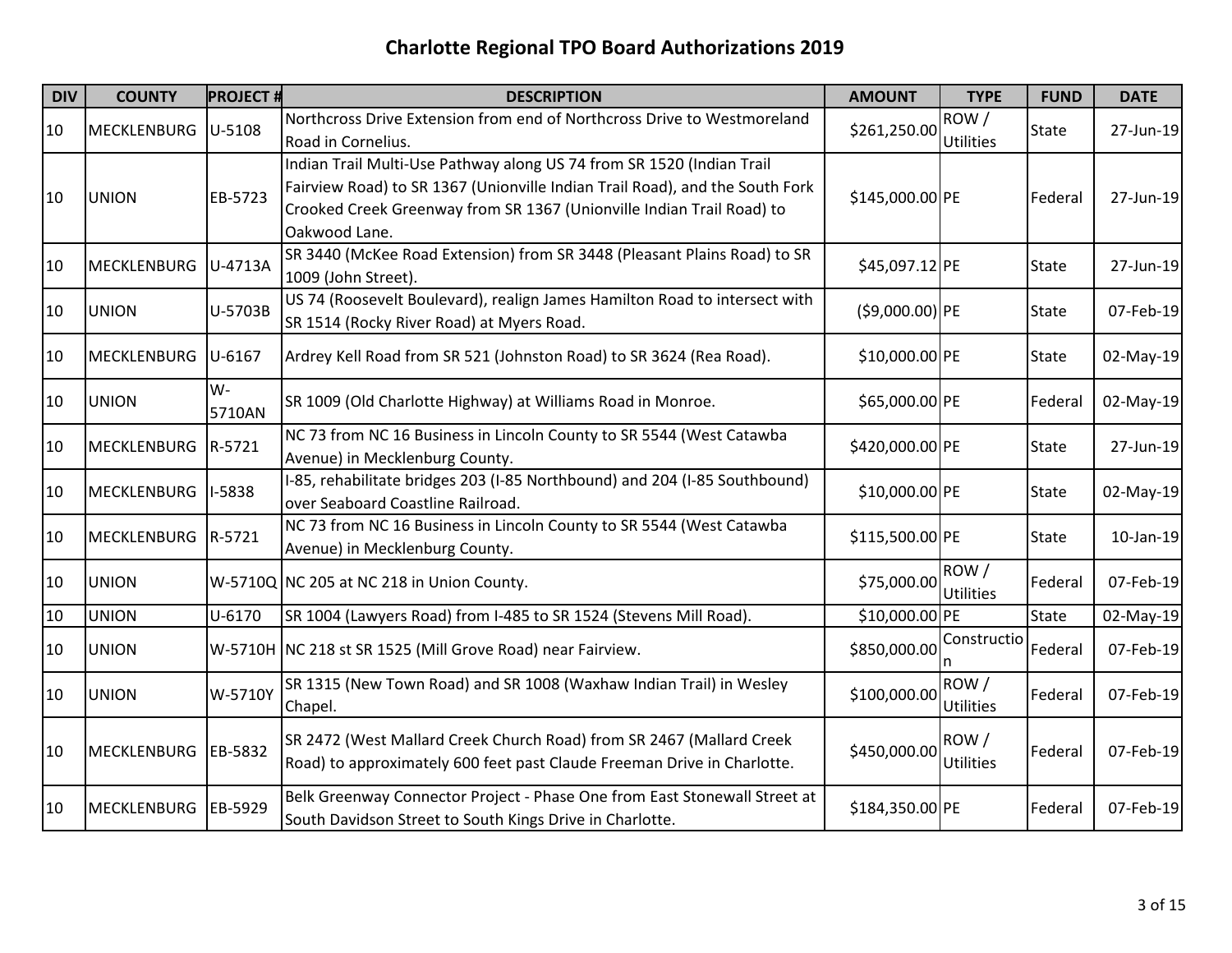| <b>DIV</b> | <b>COUNTY</b>      | <b>PROJECT#</b> | <b>DESCRIPTION</b>                                                                                                                    | <b>AMOUNT</b>   | <b>TYPE</b>              | <b>FUND</b>  | <b>DATE</b> |
|------------|--------------------|-----------------|---------------------------------------------------------------------------------------------------------------------------------------|-----------------|--------------------------|--------------|-------------|
| 10         | <b>MECKLENBURG</b> | EB-5829         | Four Mile Creek Greenway Crossing - construct greenway crossing under SR<br>3448 (South Trade Street) in Matthews.                    | \$150,000.00 PE |                          | Federal      | 07-Feb-19   |
| 10         | <b>UNION</b>       | U-6087          | SR 1367 (Potter Road) at SR 1162 (Wesley Chapel Road).                                                                                | \$100,000.00    | ROW/<br><b>Utilities</b> | Federal      | 27-Jun-19   |
| 10         | MECKLENBURG        | $U - 6171$      | Bailey Road Extension from US 21 (Statesville Road) to future Northcross<br>Drive Extension.                                          | \$10,000.00 PE  |                          | <b>State</b> | 02-May-19   |
| 10         | <b>MECKLENBURG</b> | $ U - 6165 $    | SR 3687 (Park Road) from Johnston Road to NC 81 (Pineville-Matthews<br>Road).                                                         | \$10,000.00 PE  |                          | <b>State</b> | 02-May-19   |
| 10         | MECKLENBURG        | $U-6166$        | New route from SR 3168 (Sam Newell Road) to SR 5215 (Northeast<br>Parkway).                                                           | \$10,000.00 PE  |                          | <b>State</b> | 02-May-19   |
| 10         | <b>MECKLENBURG</b> | I-5904          | I-485 from Milemarker 43 to Milemarker 49.                                                                                            | \$650,000.00 PE |                          | <b>State</b> | 07-Feb-19   |
| 10         | <b>MECKLENBURG</b> | W-<br>5601FK    | SR 2802 (Rocky River Road) at SR 2826 (Hood Road) and SR 2827 (Back Creek<br>Church Road).                                            | \$130,000.00    | Constructio<br>n         | Federal      | 08-Aug-19   |
| 10         | MECKLENBURG        | U-4714B         | SR 1009 (John Street - Old Monroe Road) from west of Morningside<br>Meadow Lane to east of SR 1377 (Wesley Chapel - Stouts Road).     | \$355,000.00 PE |                          | <b>State</b> | 05-Sep-19   |
| 10         | MECKLENBURG C-5537 |                 | Barton Creek Greenway between Clarks Creek and the Mallard Creek<br>Greenway north of Tryon Street to JW Clay Boulevard in Charlotte. | \$625,000.00    | Constructio              | Federal      | 05-Sep-19   |
| 10         | <b>UNION</b>       |                 | W-5710Q NC 205 at NC 218 in New Salem.                                                                                                | \$3,000.00      | ROW/<br><b>Utilities</b> | Federal      | 05-Sep-19   |
| 10         | <b>UNION</b>       |                 | W-5710Q NC 205 at NC 218 in New Salem.                                                                                                | \$100,000.00 PE |                          | Federal      | 05-Sep-19   |
| 10         | <b>MECKLENBURG</b> | $I-6052$        | I-277 (Brookshire Freeway) from west of I-77 to east of I-77.                                                                         | \$70,000.00 PE  |                          | <b>State</b> | 05-Sep-19   |
| 10         | <b>MECKLENBURG</b> |                 | R-2632AB NC 73 from NC 115 to SR 2693 (Davidson-Concord Road).                                                                        | \$475,000.00 PE |                          | <b>State</b> | 05-Sep-19   |
| 10         |                    |                 | MECKLENBURG   R-0211EC   I-485 (Charlotte Outer Loop) at SR 3468 (Weddington Road).                                                   | ############    | ROW/<br>Utilities        | <b>State</b> | 08-Aug-19   |
| 10         | <b>MECKLENBURG</b> | U-<br>4714AB    | SR 1009 (John Street - Old Monroe Road) at I-485.                                                                                     | ############    | ROW/<br>Utilities        | <b>State</b> | 08-Aug-19   |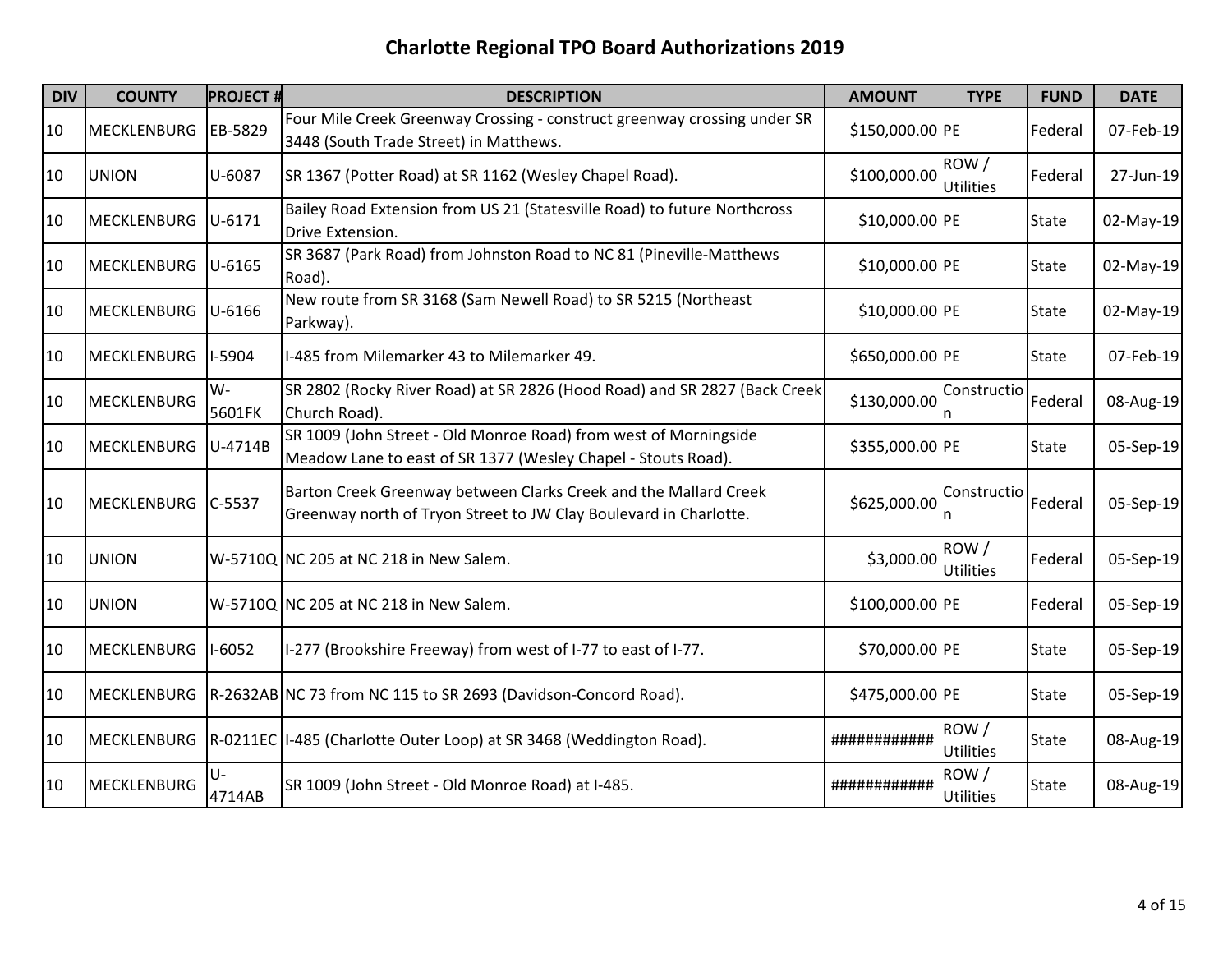| <b>DIV</b> | <b>COUNTY</b>            | <b>PROJECT#</b> | <b>DESCRIPTION</b>                                                                                                     | <b>AMOUNT</b>     | <b>TYPE</b>              | <b>FUND</b>  | <b>DATE</b> |
|------------|--------------------------|-----------------|------------------------------------------------------------------------------------------------------------------------|-------------------|--------------------------|--------------|-------------|
| 10         | CABARRUS,<br>MECKLENBURG | R-5706          | NC 73 (Davidson Highway) from SR 2693 (Davidson-Concord Road) to US 29.                                                | \$1,420,000.00 PE |                          | <b>State</b> | 08-Aug-19   |
| 10         | CABARRUS,<br>MECKLENBURG | U-6032          | SR 2467 (Mallard Creek Road) / SR 1445 (Derita Road) from I-485 to<br>Concord Mills Boulevard (SR 2894).               | \$5,523.75 PE     |                          | <b>State</b> | 05-Sep-19   |
| 10         | <b>UNION</b>             | B-5806          | Replace Bridge #129 over Lanes Creek on SR 2111.                                                                       | \$122,500.00      | ROW/<br><b>Utilities</b> | Federal      | 08-Aug-19   |
| 10         | CABARRUS,<br>MECKLENBURG | U-6032          | SR 2467 (Mallard Creek Road) / SR 1445 (Derita Road) from I-485 to Concord<br>Mills Boulevard (SR 2894).               | \$1,986,000.00    | ROW/<br>Utilities        | <b>State</b> | 08-Aug-19   |
| 10         | <b>UNION</b>             | W-5710U         | SR 1315 (New Town Road) at SR 1319 (Ennis Road) and SR 1320 (Broomes<br>Old Mill Road) near Weddington.                | \$100,000.00      | ROW/<br><b>Utilities</b> | Federal      | 08-Aug-19   |
| 10         | <b>UNION</b>             | $U - 6031$      | SR 1009 (Charlotte Avenue) from Seymour Street to NC 200 (Dickerson<br>Boulevard).                                     | \$115,000.00 PE   |                          | <b>State</b> | 05-Sep-19   |
| 10         | MECKLENBURG              | C-5538          | Charlotte-Intersection of Tuckaseegee / Berryhill / Thrift Roads                                                       | \$3,407,150.00    | Constructio              | Federal      | 05-Sep-19   |
| 10         | MECKLENBURG              | $C-5613J$       | NC Highway 115 / Hickory Street intersection.                                                                          | \$400,000.00 PE   |                          | Federal      | 05-Sep-19   |
| 10         | <b>MECKLENBURG</b>       | U-4713A         | SR 3440 (McKee Road Extension) from SR 3448 (Pleasant Plains Road) to SR<br>1009 (John Street).                        | \$190.95 PE       |                          | <b>State</b> | 05-Sep-19   |
| 10         | <b>UNION</b>             | EB-5931         | Union County IndianTrail North Indian Trail Road; South Fork Road to Liberty<br>Lane.                                  | \$10,000.00 PE    |                          | Federal      | 05-Sep-19   |
| 10         | <b>MECKLENBURG</b>       | EB-5777         | McDowell Creek Tributary Greenway from Catawba Avenue to Washam<br>Potts Road.                                         | \$5,000.00 PE     |                          | Federal      | 04-Oct-18   |
| 10         | MECKLENBURG              | U-5874          | North University Research Park I-85 overpass from SR 2722 (Louis Rose<br>Place) to Doug Mayes Place.                   | \$3,500,000.00    | ROW/<br><b>Utilities</b> | Federal      | 04-Oct-18   |
| 10         | MECKLENBURG              | $C-5613I$       | NC 51 Sidewalk Project - along NC 51 (Pineville-Matthews Road) from<br>McAlpine Creek to Ridgeloch Place in Charlotte. | \$4,840,688.00    | Constructio              | Federal      | 08-Aug-19   |
| 10         | <b>UNION</b>             | W-5710K         | NC 200 (Lancaster Highway) and SR 1128 (McWhorter Road / Tom Starnes<br>Road).                                         | \$850,000.00      | Constructio              | Federal      | 08-Aug-19   |
| 10         | <b>UNION</b>             | U-6088          | SR 1315 (New Town Road) at SR 1312 (Marvin Road) in Marvin.                                                            | \$75,000.00       | ROW/<br>Utilities        | Federal      | 08-Aug-19   |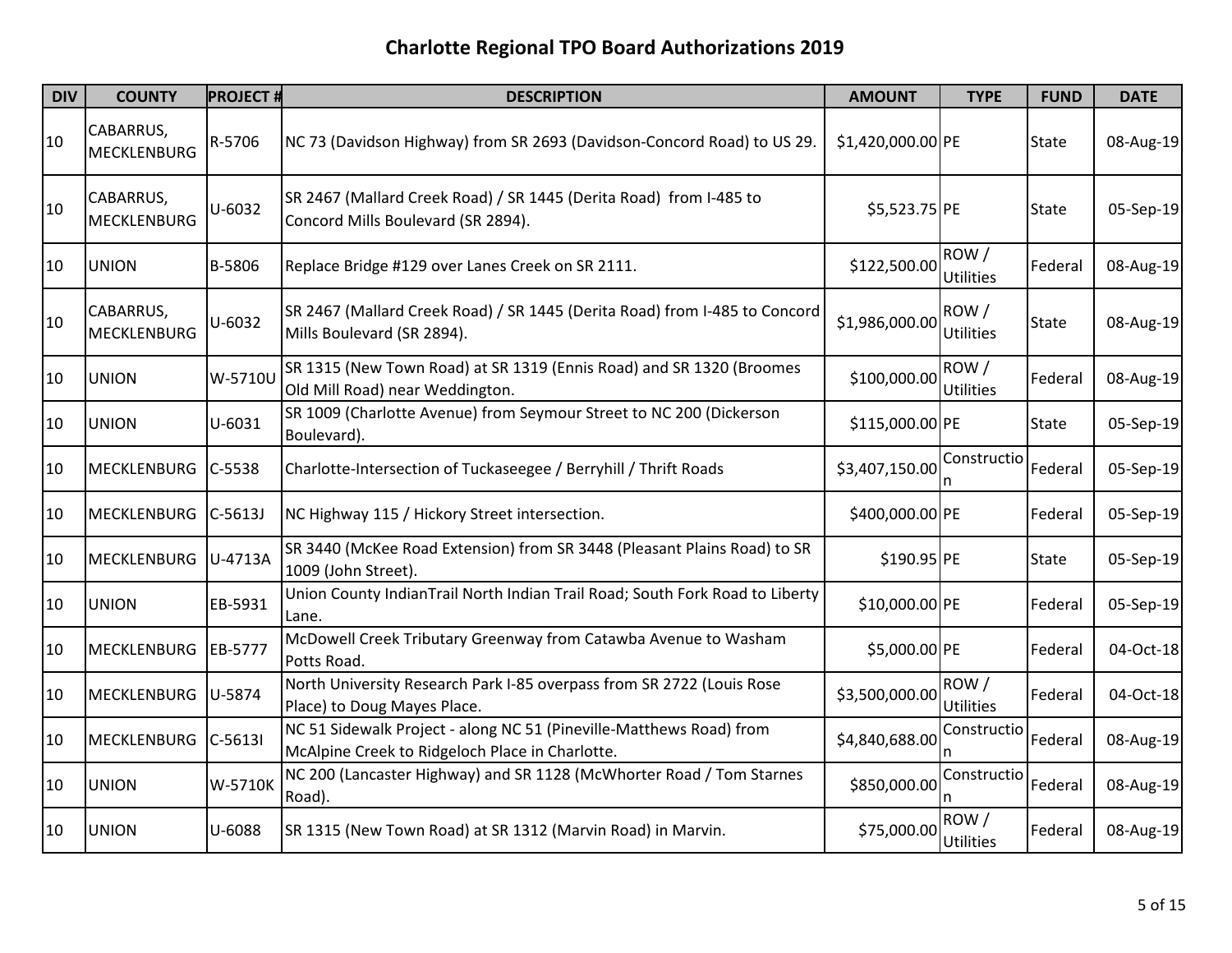| <b>DIV</b> | <b>COUNTY</b>      | <b>PROJECT#</b> | <b>DESCRIPTION</b>                                                                                                                                                                                                                                                         | <b>AMOUNT</b>     | <b>TYPE</b>              | <b>FUND</b>  | <b>DATE</b>  |
|------------|--------------------|-----------------|----------------------------------------------------------------------------------------------------------------------------------------------------------------------------------------------------------------------------------------------------------------------------|-------------------|--------------------------|--------------|--------------|
| 10         | <b>MECKLENBURG</b> | U-5114          | Intersection of US 21 and Gilead Road. Construct intersection<br>improvements, including bicycle and pedestrian accommodations.                                                                                                                                            | \$1,730,000.00    | ROW/<br>Utilities        | <b>State</b> | 08-Aug-19    |
| 10         | <b>MECKLENBURG</b> | $C-5613A$       | Charlotte Bike Share Project.                                                                                                                                                                                                                                              | \$1,282,052.00    | Constructio              | Federal      | 08-Aug-19    |
| 10         | <b>UNION</b>       | U-5112          | SR 1364 (Pleasant Plains Road) at SR 1357 (Potters Road) in Stallings.                                                                                                                                                                                                     | \$989,000.00      | ROW/<br><b>Utilities</b> | Federal      | 08-Aug-19    |
| 10         | <b>UNION</b>       | W-<br>5710AS    | SR 1004 (Lawyers Road) at SR 1514 (Rocky River Road) near Indian Trail.                                                                                                                                                                                                    | \$175,000.00 PE   |                          | Federal      | 08-Aug-19    |
| 10         | <b>UNION</b>       |                 | W-5710H NC 218 st SR 1525 (Mill Grove Road) near Fairview.                                                                                                                                                                                                                 | \$250,000.00      | Constructio              | Federal      | 08-Aug-19    |
| 10         | <b>MECKLENBURG</b> | $C-5613D$       | NC 51 at SR 3474 (Sam Newell Road) and SR 5612 (Trade Street).                                                                                                                                                                                                             | \$690,000.00      | Constructio              | Federal      | 08-Aug-19    |
| 10         | <b>UNION</b>       | W-<br>5710AM    | SR 1001 (Sikes Mill Road) and SR 1617 (Tom Boyd Road) in Unionville.                                                                                                                                                                                                       | \$65,000.00 PE    |                          | Federal      | 08-Aug-19    |
| 10         | <b>UNION</b>       | W-5710I         | NC 200 (Morgan Mill Road) and NC 218.                                                                                                                                                                                                                                      | \$75,000.00       | ROW/<br>Utilities        | Federal      | 08-Aug-19    |
| 10         | <b>MECKLENBURG</b> | $U-5114$        | Intersection of US 21 and Gilead Road. Construct intersection<br>improvements, including bicycle and pedestrian accommodations.                                                                                                                                            | \$300,000.00      | ROW/<br><b>Utilities</b> | <b>State</b> | 05-Sep-19    |
| 10         | <b>MECKLENBURG</b> | U-5905          | SR 2112 (Lakeview Road) from Reames Road to NC 115.                                                                                                                                                                                                                        | \$1,100,000.00 PE |                          | <b>State</b> | 08-Aug-19    |
| 10         | <b>UNION</b>       | W-<br>5710AR    | SR 1004 (Lawyers Road) at SR 1532 (Indian Trail Fairview Road) near<br>Fairview.                                                                                                                                                                                           | \$80,000.00 PE    |                          | Federal      | 08-Aug-19    |
| 10         | <b>MECKLENBURG</b> | U-5763          | NC 51 (Matthews Township Parkway) from SR 3356 (Sardis Road) to SR 1010<br>(East John Street/Monroe Road).                                                                                                                                                                 | \$550,000.00 PE   |                          | <b>State</b> | 08-Aug-19    |
| 10         | <b>MECKLENBURG</b> | $U-5108$        | Northcross Drive Extension from end of Northcross Drive to Westmoreland<br>Road in Cornelius.                                                                                                                                                                              | \$630,000.00 PE   |                          | <b>State</b> | 08-Aug-19    |
| 10         | <b>MECKLENBURG</b> | B-5931          | Replace Bridge #433 over Southern Railroad on Morris Field Drive in<br>Charlotte.                                                                                                                                                                                          | \$350,000.00      | ROW/<br>Utilities        | Federal      | $10$ -Jan-19 |
| 10         | MECKLENBURG        | 4714AC          | SR 1009 (John Street-Old Monroe Road) from east of I-485 to west of<br>Morningside Meadow Lane. Funds are needed for full right of way and<br>utilities. This is a three-year cashflow project with \$501,200.00 of Federal<br>funds in FY19, and \$4,761,400.00 in both F | \$626,500.00      | ROW/<br><b>Utilities</b> | Federal      | 08-Aug-19    |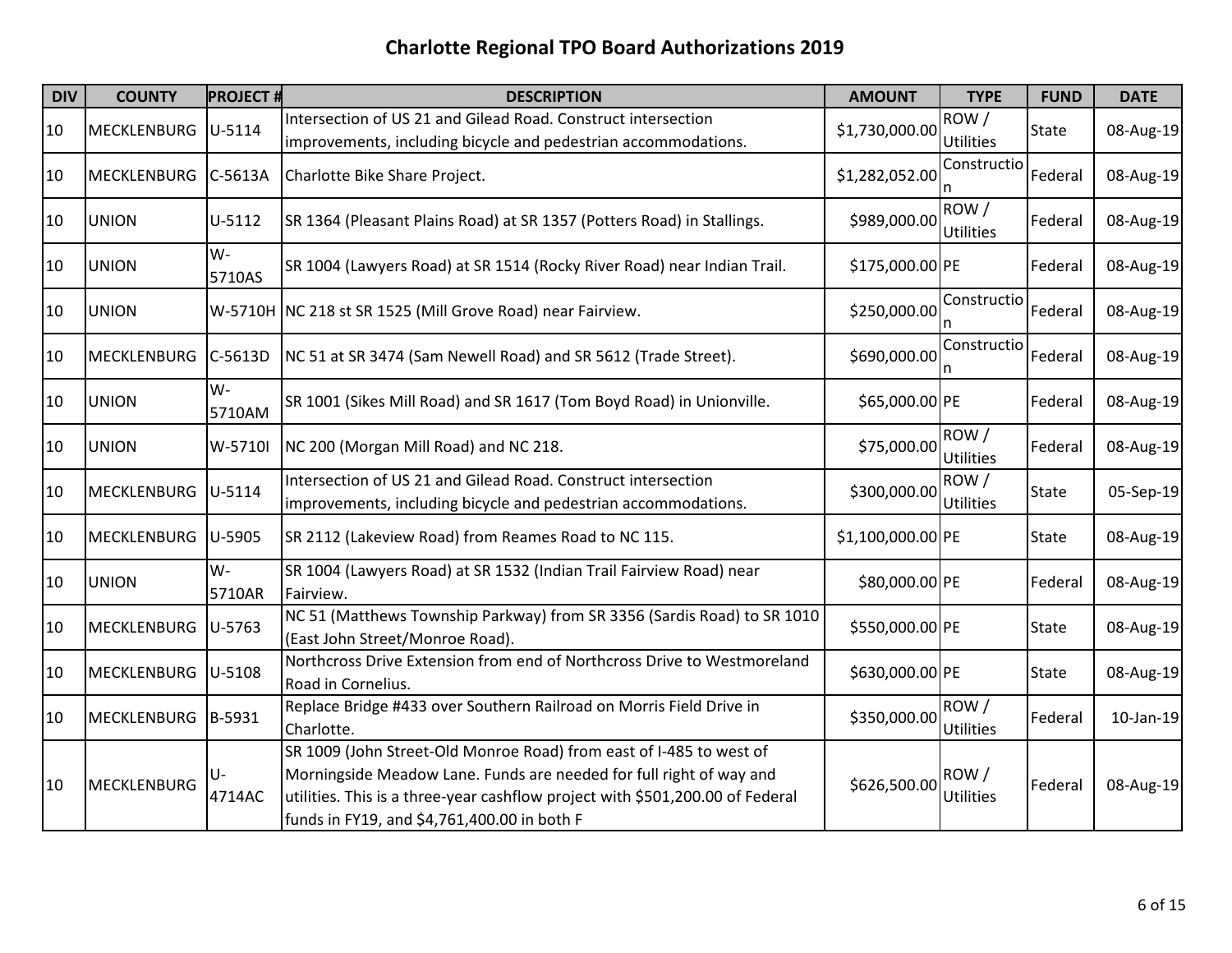| <b>DIV</b> | <b>COUNTY</b>      | <b>PROJECT#</b> | <b>DESCRIPTION</b>                                                                                                                                                                                                                         | <b>AMOUNT</b>          | <b>TYPE</b>              | <b>FUND</b>  | <b>DATE</b> |
|------------|--------------------|-----------------|--------------------------------------------------------------------------------------------------------------------------------------------------------------------------------------------------------------------------------------------|------------------------|--------------------------|--------------|-------------|
| 10         | <b>MECKLENBURG</b> | $1-6056$        | I-77 at US 21 / SR 2108 (Sunset Road) interchange.                                                                                                                                                                                         | \$10,000.00 PE         |                          | State        | 08-Nov-18   |
| 10         | <b>UNION</b>       | $W -$<br>5601BK | NC 200 (Lancaster Highway) at SR 1117 (Providence Road South).                                                                                                                                                                             | \$409,200.00           | Constructio              | Federal      | 08-Aug-19   |
| 10         | <b>MECKLENBURG</b> | I-5507          | I-485 from I-77 to US 74 (Independence Boulevard).                                                                                                                                                                                         | \$7,100,000.00         | ROW/<br><b>Utilities</b> | <b>State</b> | 08-Aug-19   |
| 10         | <b>MECKLENBURG</b> | <b>I-5905</b>   | I-85 from 0.2 mile west of NC 16 (Brookshire Boulevard) to I-77.                                                                                                                                                                           | \$90,000.00 PE         |                          | <b>State</b> | 05-Sep-19   |
| 10         | <b>MECKLENBURG</b> | U-4713A         | SR 3440 (McKee Road Extension) from SR 3448 (Pleasant Plains Road) to SR<br>1009 (John Street).                                                                                                                                            | \$68.81                | ROW/<br>Utilities        | <b>State</b> | 05-Sep-19   |
| 10         | <b>UNION</b>       | $W -$<br>5710AM | SR 1001 (Sikes Mill Road) and SR 1617 (Tom Boyd Road) in Unionville.                                                                                                                                                                       | \$225,000.00           | ROW/<br>Utilities        | Federal      | 08-Aug-19   |
| 10         | <b>MECKLENBURG</b> | $C-5613D$       | NC 51 to Sam Newell Road and Trade Street.                                                                                                                                                                                                 | \$25,000.00            | ROW/<br>Utilities        | Federal      | 07-Mar-19   |
| 10         | <b>UNION</b>       | $B -$<br>5374WM | Replace Bridge #448 over Buffalo Creek on SR 2154.                                                                                                                                                                                         | \$50,400.00 Mitigation |                          | Federal      | 07-Mar-19   |
| 10         | MECKLENBURG        | SS-<br>4910DO   | US 29/ NC49 (Tryon Street) at Bennett Street in Charlotte.                                                                                                                                                                                 | \$10,000.00 PE         |                          | Federal      | 07-Mar-19   |
| 10         | MECKLENBURG        | U-5905A         | SR 2112 (Lakeview Road) from Reames Road to NC 115.                                                                                                                                                                                        | \$1,500,000.00         | ROW/<br><b>Utilities</b> | State        | 07-Mar-19   |
| 10         | <b>UNION</b>       | U-5931          | US 74 at intersection of US 74 and Secrest Shortcut Road.                                                                                                                                                                                  | \$1,675,000.00         | ROW/<br><b>Utilities</b> | <b>State</b> | 07-Mar-19   |
| 10         | <b>MECKLENBURG</b> | U-4713A         | SR 3440 (McKee Road Extension) from SR 3448 (Pleasant Plains Road) to SR<br>1009 (John Street).                                                                                                                                            | \$2,600,000.00         | ROW/<br><b>Utilities</b> | <b>State</b> | 07-Mar-19   |
| 10         | MECKLENBURG        | EB-5817         | McDowell Creek Greenway Project from Magnolia Plaza to Westmoreland<br>Road in Cornelius.                                                                                                                                                  | \$1,187,500.00         | Constructio<br>n         | Federal      | 07-Mar-19   |
| 10         | <b>UNION</b>       | U-5808A         | SR 1362 (Chestnut Lane Connector) from SR 1362 (Chestnut Lane<br>Connector), SR 1367 (Matthews Indian Trail Road) to SR 1368 (Gribble Road)<br>and improvements to the existing US 74 / SR 1362 (Chestnut Lane<br>Connector) intersection. | $($10,000.00)$ PE      |                          | State        | 07-Mar-19   |
| 10         | <b>UNION</b>       | U-5808B         | SR 1362 (Chestnut Lane Connector) from SR 1362 (Chestnut Lane<br>Connector), SR 1368 (Gribble Road) to SR 1009 (Old Monroe Road).                                                                                                          | $($10,000.00)$ PE      |                          | <b>State</b> | 07-Mar-19   |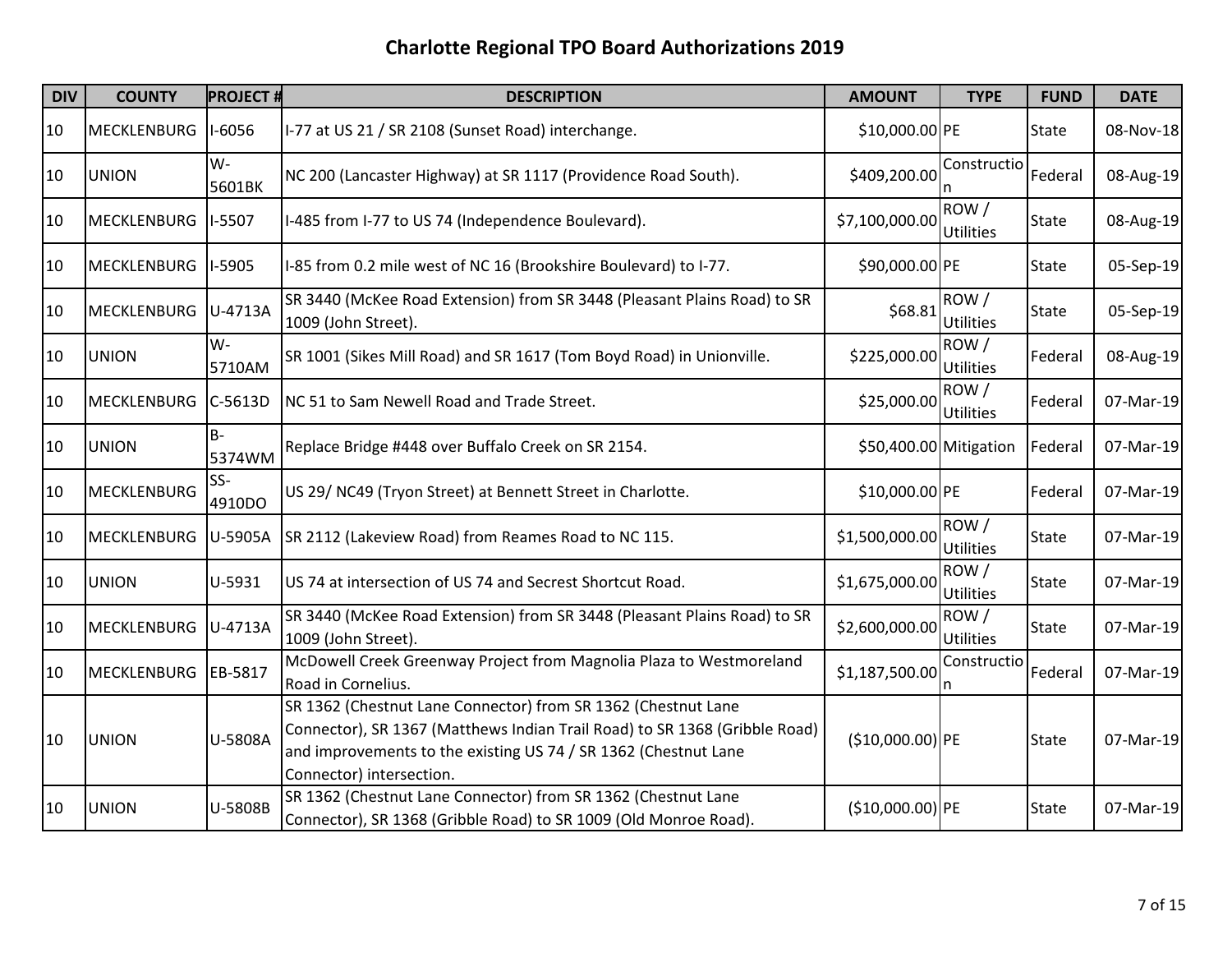| <b>DIV</b> | <b>COUNTY</b>      | <b>PROJECT#</b> | <b>DESCRIPTION</b>                                                                                                      | <b>AMOUNT</b>             | <b>TYPE</b>              | <b>FUND</b>  | <b>DATE</b> |
|------------|--------------------|-----------------|-------------------------------------------------------------------------------------------------------------------------|---------------------------|--------------------------|--------------|-------------|
| 10         | MECKLENBURG        | $C-5621$        | Intersection of US 21 and SR 2697 (Catawba Avenue).                                                                     | \$4,250,000.00            | ROW/<br>Utilities        | Federal      | 07-Mar-19   |
| 10         | <b>UNION</b>       | W-5601          | (ROCKY RIVER ROAD) BETWEEN SR 1150 (OLD WAXHAW-MONROE ROAD)<br>AND JONATHAN CIRCLE.                                     | ( \$50,995.66)            | Constructio              | Federal      | 31-Oct-18   |
| 10         | <b>UNION</b>       | W-5710K         | NC 200 (Lancaster Highway) and SR 1128 (McWhorter Road / Tom Starnes<br>Road).                                          | \$237,000.00              | Constructio              | Federal      | 05-Sep-19   |
| 10         | <b>UNION</b>       | U-5764          | US 74 from NC 200 (Dickerson Boulevard) to SR 1007 (Rocky River Road).                                                  | \$8,450,000.00            | ROW/<br><b>Utilities</b> | State        | 07-Mar-19   |
| 10         | <b>MECKLENBURG</b> | 5405WM          | I-77 from I-277 (Brookshire Freeway) to NC 150 (Exit 36).                                                               | \$1,650,695.00 Mitigation |                          | Federal      | 07-Mar-19   |
| 10         | <b>MECKLENBURG</b> | $I-5715$        | I-77 at the NC 73 interchange.                                                                                          | \$4,000,000.00 PE         |                          | Federal      | 06-Dec-18   |
| 10         | <b>MECKLENBURG</b> | P-5602JB        | Orr Road grade separation.                                                                                              | \$75,000.00 PE            |                          | <b>State</b> | 06-Dec-18   |
| 10         | <b>UNION</b>       | B-5377          | Replace Bridge #157 over Pole Cat Creek on SR 2170.                                                                     | \$675,000.00              | Constructio              | Federal      | 06-Dec-18   |
| 10         | <b>MECKLENBURG</b> | $1-5746$        | I-277 / US 74 from I-77 to Brevard Street.                                                                              | \$1,900,000.00 PE         |                          | Federal      | 06-Dec-18   |
| 10         | <b>MECKLENBURG</b> | I-5827          | I-485 from Idlewild Road to US 74.                                                                                      | \$450,000.00              | Constructio              | Federal      | 06-Dec-18   |
| 10         | <b>MECKLENBURG</b> |                 | R-2632AB NC 73 from NC 115 to SR 2693 (Davidson-Concord Road).                                                          | \$400,000.00 PE           |                          | <b>State</b> | 06-Dec-18   |
| 10         | <b>UNION</b>       | P-5704          | CSX SF Line, Milepost 311.8 to Milepost 316.9. 10,000 feet track siding<br>extension at Stouts in Union County.         | \$3,500,000.00            | Constructio<br>n         | State        | 06-Dec-18   |
| 10         | <b>UNION</b>       | U-5703B         | US 74 (Roosevelt Boulevard), realign James Hamilton Road to intersect with<br>SR 1514 (Rocky River Road) at Myers Road. | \$10,000.00 PE            |                          | <b>State</b> | 06-Dec-18   |
| 10         | <b>UNION</b>       | W-5710L         | NC 16 (Providence Road) and Gray Byrum Road near Waxhaw.                                                                | \$100,000.00              | ROW/<br>Utilities        | Federal      | 06-Dec-18   |
| 10         | <b>UNION</b>       | U-5703          | US 74 (Roosevelt Boulevard) and SR 1514 (Rocky River Road) intersection.                                                | \$800,000.00              | ROW/<br><b>Utilities</b> | <b>State</b> | 06-Dec-18   |
| 10         | <b>UNION</b>       | W-5210          | CON - SR 1365 (STALLINGS ROAD)                                                                                          | (565, 431.37)             | Constructio              | Federal      | 15-Oct-18   |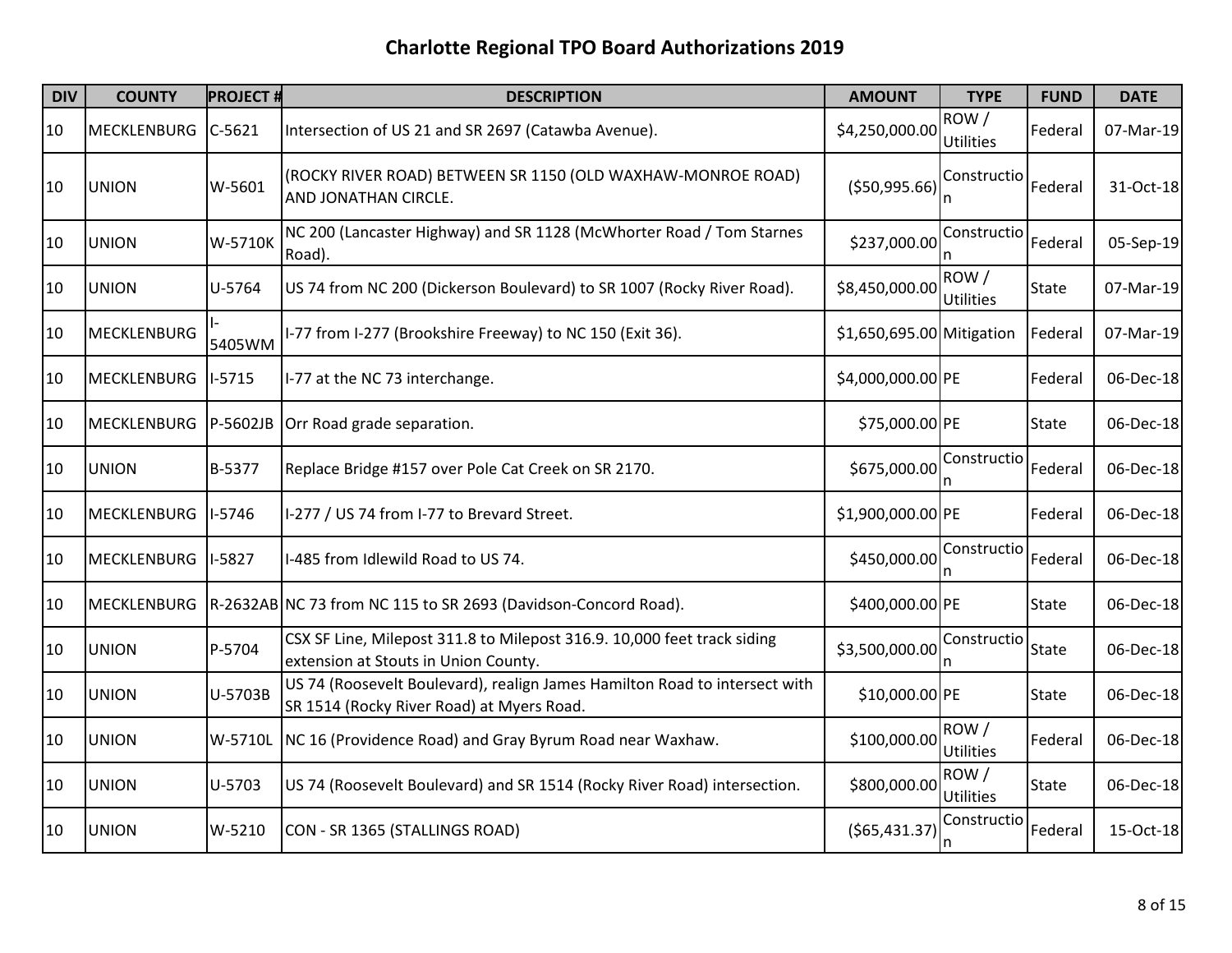| <b>DIV</b> | <b>COUNTY</b>      | <b>PROJECT#</b> | <b>DESCRIPTION</b>                                                                                                                                                                  | <b>AMOUNT</b>   | <b>TYPE</b>              | <b>FUND</b>  | <b>DATE</b>  |
|------------|--------------------|-----------------|-------------------------------------------------------------------------------------------------------------------------------------------------------------------------------------|-----------------|--------------------------|--------------|--------------|
| 10         | <b>UNION</b>       | $W -$<br>5710AD | SR 1005 (Landsford Road) and SR 1937 (Old Pageland Marshville Road).                                                                                                                | \$75,000.00     | ROW/<br>Utilities        | Federal      | 04-Apr-19    |
| 10         | <b>UNION</b>       |                 | W-5710L NC 16 (Providence Road) and Gray Byrum Road near Waxhaw.                                                                                                                    | \$500,000.00    | Constructio              | Federal      | 05-Sep-19    |
| 10         | <b>UNION</b>       | W-5710K         | NC 200 (Lancaster Highway) and SR 1128 (McWhorter Road / Tom Starnes<br>Road).                                                                                                      | \$33,100.00     | ROW/<br><b>Utilities</b> | Federal      | 05-Sep-19    |
| 10         | <b>MECKLENBURG</b> |                 | Wilkinson Boulevard ITS and Traffic Management Project - Wilkinson<br>C-5613BB Boulevard from Old Dowd Road to Morehead Street and Ashley Road to<br>Greenland Avenue in Charlotte. | \$780,000.00    | Constructio              | Federal      | 05-Sep-19    |
| 10         | <b>UNION</b>       | $W -$<br>5710AM | SR 1001 (Sikes Mill Road) and SR 1617 (Tom Boyd Road) in Unionville.                                                                                                                | \$85,000.00 PE  |                          | Federal      | 04-Apr-19    |
| 10         | <b>MECKLENBURG</b> | $U - 6105$      | SR 2415 (Bailey Road) from Poole Place Drive to US 21 (Statesville Road) in<br>Cornelius.                                                                                           | \$490,000.00 PE |                          | Federal      | 04-Apr-19    |
| 10         | <b>UNION</b>       | W-<br>5601AC    | NC 75 (Waxhaw Highway) and SR 1007 (Rocky River Road) / SR 1150 (Old<br>Waxhaw Monroe Road) near Monroe.                                                                            | \$30,000.00     | ROW/<br><b>Utilities</b> | Federal      | 04-Apr-19    |
| 10         | <b>MECKLENBURG</b> | $U-5762$        | NC 160 (Steele Creek Road) at intersection of NC 160 (Steele Creek Road)<br>and SR 1106 (Hamilton Road).                                                                            | \$70,000.00     | Constructio              | <b>State</b> | 04-Apr-19    |
| 10         | <b>UNION</b>       | U-5703A         | US 74 (Roosevelt Boulevard) at SR 1514 (Rocky River Road).                                                                                                                          | \$410,000.00    | Constructio              | <b>State</b> | 04-Apr-19    |
| 10         | <b>MECKLENBURG</b> | EB-5775         | South Prong of the Rocky River Greenway from South Street to Zion Street in<br>Cornelius.                                                                                           | \$785,000.00    | Constructio              | Federal      | 04-Apr-19    |
| 10         | <b>UNION</b>       | W-<br>5601AC    | NC 75 (Waxhaw Highway) and SR 1007 (Rocky River Road) / SR 1150 (Old<br>Waxhaw Monroe Road) near Monroe.                                                                            | \$142,000.00    | Constructio              | Federal      | 04-Apr-19    |
| 10         | <b>MECKLENBURG</b> | W-<br>5601FK    | SR 2802 (Rocky River Road) at SR 2826 (Hood Road) and SR 2827 (Back Creek<br>Church Road).                                                                                          | \$1,046,165.00  | Constructio              | Federal      | 04-Apr-19    |
| 10         | <b>MECKLENBURG</b> | $U-5906$        | Intersection improvements. SR 2195 (Torrence Chapel Road) and SR 5544<br>(West Catawba Avenue) in Corenelius.                                                                       | \$2,000,000.00  | ROW/<br><b>Utilities</b> | <b>State</b> | 04-Apr-19    |
| 10         | <b>MECKLENBURG</b> | $W -$<br>5710AK | NC 16 (Brookshire Boulevard) at SR 2006 (Old Plank Road) and at SR 2008<br>(Pleasant Grove Road) in Charlotte.                                                                      | \$100,000.00 PE |                          | Federal      | 04-Apr-19    |
| 10         | <b>UNION</b>       | U-5931          | US 74 at intersection of US 74 and Secrest Shortcut Road.                                                                                                                           | \$4,125,000.00  | ROW/<br><b>Utilities</b> | <b>State</b> | $01$ -Jul-19 |
| 10         | <b>UNION</b>       | U-5764          | US 74 from NC 200 (Dickerson Boulevard) to SR 1007 (Rocky River Road).                                                                                                              | \$22,350,000.00 | ROW/<br>Utilities        | <b>State</b> | $01$ -Jul-19 |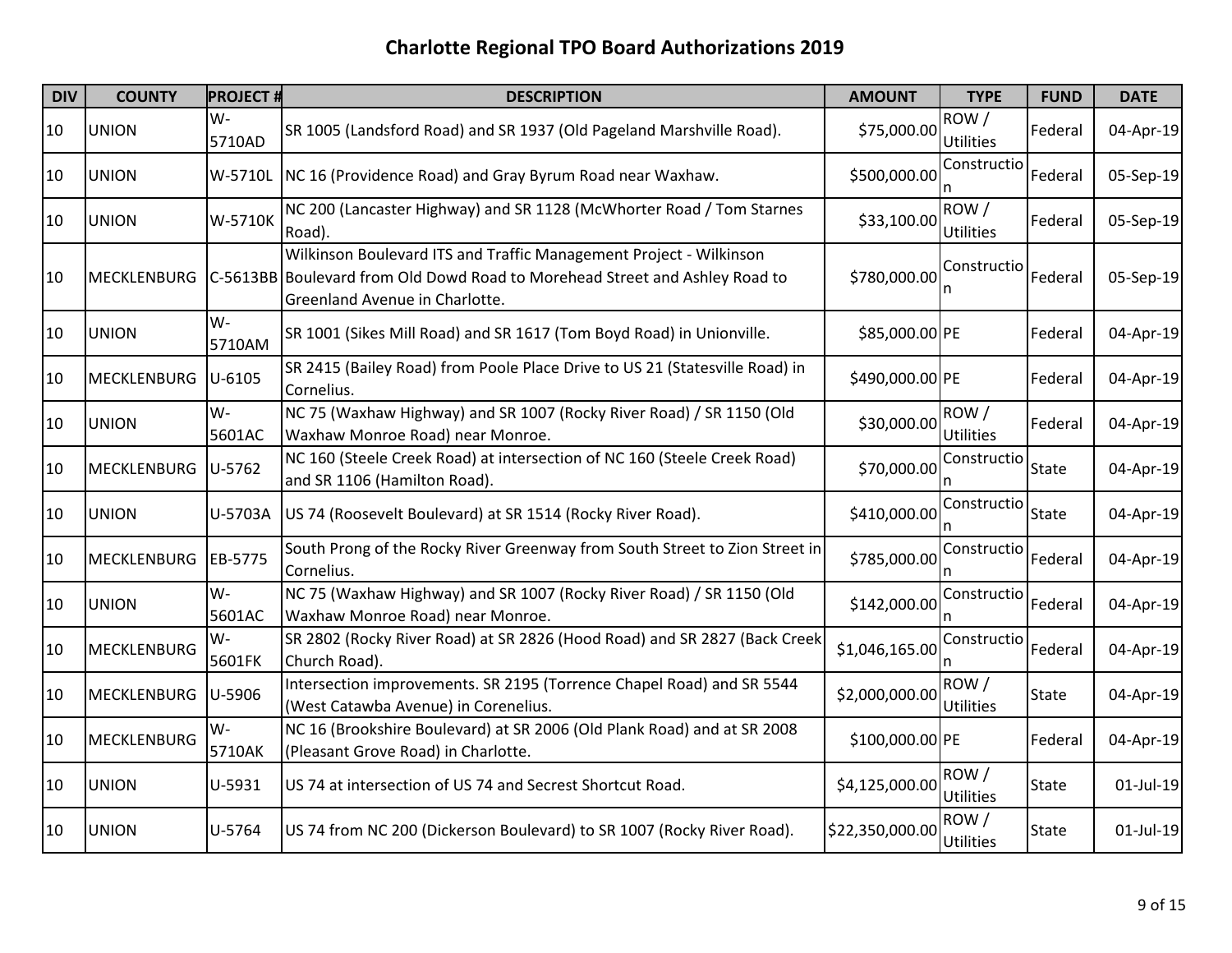| <b>DIV</b> | <b>COUNTY</b>      | <b>PROJECT#</b> | <b>DESCRIPTION</b>                                                                                                                                                 | <b>AMOUNT</b>     | <b>TYPE</b>              | <b>FUND</b>  | <b>DATE</b>  |
|------------|--------------------|-----------------|--------------------------------------------------------------------------------------------------------------------------------------------------------------------|-------------------|--------------------------|--------------|--------------|
| 10         | MECKLENBURG        | I-5507          | I-485 from I-77 to US 74(Independence Boulevard)                                                                                                                   | ############      | Constructio              | <b>State</b> | $01$ -Jul-19 |
| 10         | <b>MECKLENBURG</b> | U-6084          | NC 16 (Brookshire Boulevard) at SR 2004 (Mount Holly Huntersville Road).                                                                                           | \$466,666.68      | Constructio              | State        | 01-Jul-19    |
| 10         | MECKLENBURG        | U-6084          | NC 16 (Brookshire Boulevard) at SR 2004 (Mount Holly Huntersville Road).                                                                                           | \$2,000,000.00    | Constructio<br>n         | <b>State</b> | $01$ -Jul-19 |
| 10         | MECKLENBURG        | SS-<br>4910DN   | NC 27 (Freedom Drive) at Thriftwood Drive in Charlotte.                                                                                                            | \$20,000.00 PE    |                          | Federal      | 07-Mar-19    |
| 10         | <b>UNION</b>       | U-5808          | SR 1362 (Chestnut Lane Connector) from Matthews Indian Trail Road to SR<br>1368 (Gribble Road).                                                                    | \$1,700,000.00    | ROW/<br><b>Utilities</b> | <b>State</b> | 07-Mar-19    |
| 10         | <b>UNION</b>       |                 | W-5601IJ SR 1004 (Lawyers Road) and SR 1539 (Rock Hill Church Road) near Stallings.                                                                                | \$350,000.00      | Constructio              | Federal      | 07-Mar-19    |
| 10         | <b>UNION</b>       | $W -$<br>5710AL | SR 1751 (Monroe Ansonville Road) and SR 1758 (Austin Chaney Road) near<br>Wingate.                                                                                 | \$75,000.00 PE    |                          | Federal      | 04-Apr-19    |
| 10         | MECKLENBURG        | $I-6015$        | I-485 at NC 51 (Pineville - Matthews Road) interchange.                                                                                                            | $( $9,000.00)$ PE |                          | <b>State</b> | $10$ -Jan-19 |
| 10         | <b>UNION</b>       | $W -$<br>5710AI | NC 218 and SR 1606 (Sikes Mill Road) near Fairview.                                                                                                                | \$150,000.00 PE   |                          | Federal      | 08-Nov-18    |
| 10         | MECKLENBURG        | $1-6022$        | I-277, Kenilworth Avenue to Graham Street.                                                                                                                         | $( $9,000.00)$ PE |                          | <b>State</b> | 10-Jan-19    |
| 10         | MECKLENBURG        | $C-5613H$       | Lakeview Reames Improvements - SR 2112 (Lakeview Road) at SR 2110<br>(Reames Road) and along Lakeview Road from Beatties Ford Road to<br>Reames Road in Charlotte. | \$2,777,778.00    | ROW/<br><b>Utilities</b> | Federal      | 06-Dec-18    |
| 10         | <b>MECKLENBURG</b> | P-5602JA        | Old Dowd Road grade separation.                                                                                                                                    | \$30,000.00 PE    |                          | <b>State</b> | 06-Dec-18    |
| 10         | <b>MECKLENBURG</b> | I-5860          | I-85 from SR 2472 W. Mallard Creek Church Road) to 0.8 mile north of SR<br>2467 (Mallard Creek Road).                                                              | (\$560,000.00)PE  |                          | State        | 06-Dec-18    |
| 10         | MECKLENBURG        | $1 - 6017$      | I-85 at SR 2472 (Mallard Creek Road) interchange.                                                                                                                  | $( $9,000.00)$ PE |                          | State        | 10-Jan-19    |
| 10         | <b>MECKLENBURG</b> | I-6013          | I-85 at NC 24 (W.T. Harris Boulevard) interchange.                                                                                                                 | $( $9,000.00)$ PE |                          | <b>State</b> | 10-Jan-19    |
| 10         | <b>MECKLENBURG</b> | I-5903          | I-485 from SR 1601 to 1 mile north of SR 1601.                                                                                                                     | $($10,000.00)$ PE |                          | <b>State</b> | 10-Jan-19    |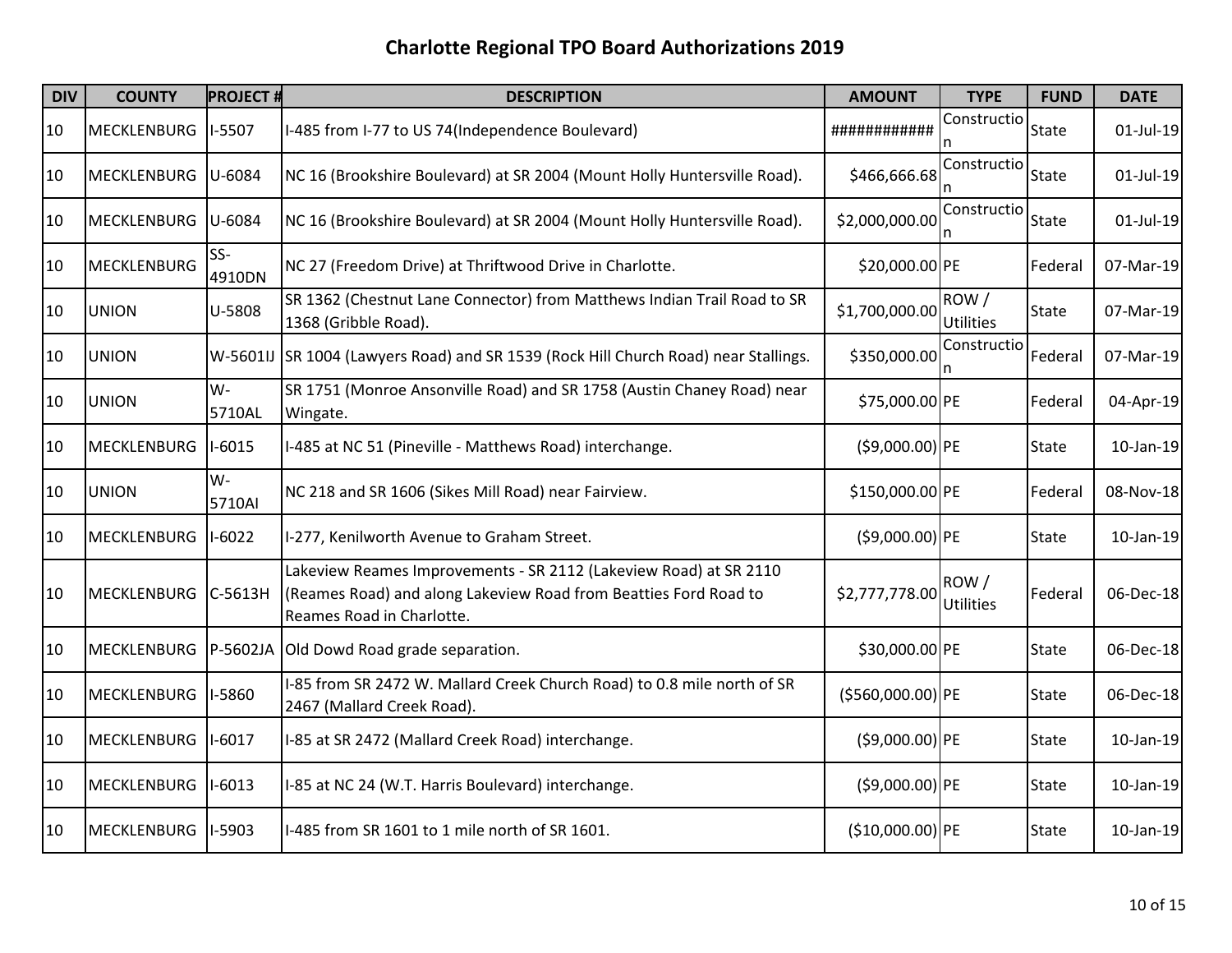| <b>DIV</b> | <b>COUNTY</b>            | <b>PROJECT#</b> | <b>DESCRIPTION</b>                                                                                                                                                                                                                         | <b>AMOUNT</b>     | <b>TYPE</b>              | <b>FUND</b>  | <b>DATE</b>  |
|------------|--------------------------|-----------------|--------------------------------------------------------------------------------------------------------------------------------------------------------------------------------------------------------------------------------------------|-------------------|--------------------------|--------------|--------------|
| 10         | <b>UNION</b>             | U-5703A         | US 74 (Roosevelt Boulevard) at SR 1514 (Rocky River Road).                                                                                                                                                                                 | \$1,900,000.00    | Constructio              | <b>State</b> | 08-Nov-18    |
| 10         | CABARRUS,<br>MECKLENBURG | R-5706          | NC 73 (Davidson Highway) from SR 2693 (Davidson-Concord Road) to US 29.                                                                                                                                                                    | \$600,000.00 PE   |                          | <b>State</b> | 06-Dec-18    |
| 10         | <b>MECKLENBURG</b>       | U-6109          | US 521 (Lancaster Highway / Johnston Road) from South Carolina state line<br>to SR 4979 (Ballantyne Commons Parkway).                                                                                                                      | \$10,000.00 PE    |                          | <b>State</b> | 08-Nov-18    |
| 10         | <b>MECKLENBURG</b>       | $1-6020$        | I-85 at NC 16 (Brookshire Boulevard) interchange.                                                                                                                                                                                          | $( $9,000.00)$ PE |                          | <b>State</b> | $10$ -Jan-19 |
| 10         | MECKLENBURG              | $C-5613A$       | Charlotte Bike Share.                                                                                                                                                                                                                      | \$5,000.00 PE     |                          | Federal      | $10$ -Jan-19 |
| 10         | <b>MECKLENBURG</b>       | B-5931          | Replace Bridge #433 over Southern Railroad on Morris Field Drive in<br>Charlotte.                                                                                                                                                          | \$471,690.00 PE   |                          | Federal      | $10$ -Jan-19 |
| 10         | <b>UNION</b>             | U-5808B         | SR 1362 (Chestnut Lane Connector) from SR 1362 (Chestnut Lane<br>Connector), SR 1368 (Gribble Road) to SR 1009 (Old Monroe Road).                                                                                                          | \$10,000.00 PE    |                          | <b>State</b> | $10$ -Jan-19 |
| 10         | <b>UNION</b>             | U-5808A         | SR 1362 (Chestnut Lane Connector) from SR 1362 (Chestnut Lane<br>Connector), SR 1367 (Matthews Indian Trail Road) to SR 1368 (Gribble Road)<br>and improvements to the existing US 74 / SR 1362 (Chestnut Lane<br>Connector) intersection. | \$10,000.00 PE    |                          | <b>State</b> | $10$ -Jan-19 |
| 10         | <b>MECKLENBURG</b>       | U-5907          | Potts-Sloan-Beatty Connector in Davidson.                                                                                                                                                                                                  | \$750,000.00      | ROW/<br><b>Utilities</b> | <b>State</b> | $10$ -Jan-19 |
| 10         | <b>MECKLENBURG</b>       | $I-6016$        | I-85 at I-485 interchange west of Charlotte.                                                                                                                                                                                               | $( $9,000.00)$ PE |                          | <b>State</b> | 10-Jan-19    |
| 10         | <b>MECKLENBURG</b>       | P-5702          | Norfolk Southern Mainline (track milepost 376).                                                                                                                                                                                            | (\$90,000.00) PE  |                          | <b>State</b> | 10-Jan-19    |
| 10         | <b>UNION</b>             | P-5748          | CSX SG Rail Line.                                                                                                                                                                                                                          | \$2,325,000.00 PE |                          | <b>State</b> | 04-Oct-18    |
| 10         | <b>UNION</b>             | P-5749          | CSX SF Rail Line.                                                                                                                                                                                                                          | \$1,570,000.00 PE |                          | State        | 04-Oct-18    |
| 10         | <b>UNION</b>             |                 | W-5710H NC 218 and SR 1525 (Mill Grove Road) near Fairview.                                                                                                                                                                                | \$75,000.00       | ROW/<br>Utilities        | Federal      | 04-Oct-18    |
| 10         | <b>UNION</b>             | B-5376          | Replace Bridge #21 over Stewarts Creek on SR 1681.                                                                                                                                                                                         | \$100,000.00 PE   |                          | Federal      | 06-Dec-18    |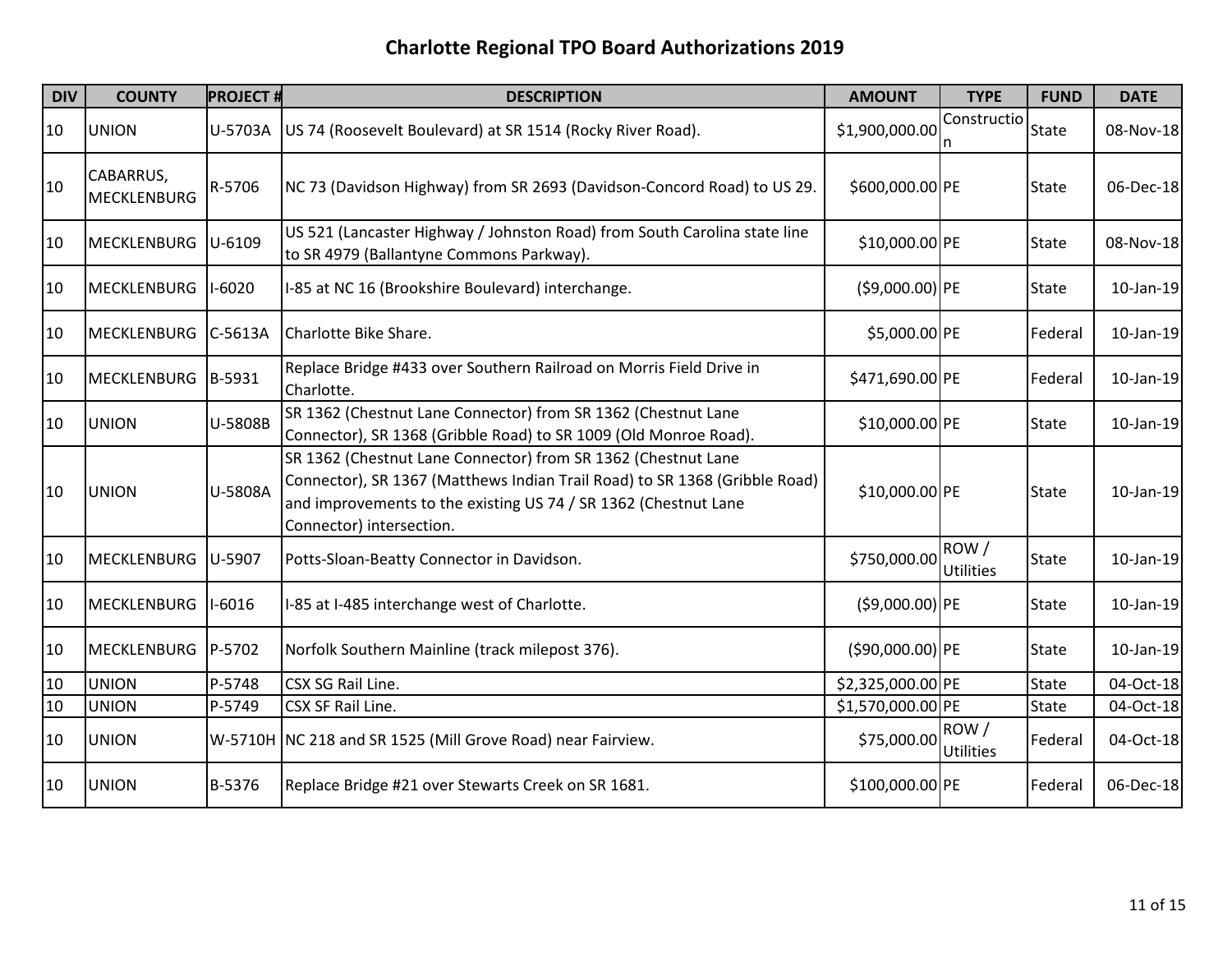| <b>DIV</b> | <b>COUNTY</b>      | <b>PROJECT#</b> | <b>DESCRIPTION</b>                                                                                                                              | <b>AMOUNT</b>     | <b>TYPE</b>              | <b>FUND</b>  | <b>DATE</b> |
|------------|--------------------|-----------------|-------------------------------------------------------------------------------------------------------------------------------------------------|-------------------|--------------------------|--------------|-------------|
| 10         | <b>MECKLENBURG</b> | EB-5832         | SR 2472 (West Mallard Creek Church Road) from SR 2467 (Mallard Creek<br>Road) to approximately 600 feet past Claude Freeman Drive in Charlotte. | \$5,000.00 PE     |                          | Federal      | 10-Jan-19   |
| 10         | MECKLENBURG        | W-<br>5710GB    | US 52 from the Norwood City Limits northward to NC 138.                                                                                         | \$60,000.00       | ROW/<br>Utilities        | Federal      | 08-Nov-18   |
| 10         | <b>UNION</b>       | W-5710K         | NC 200 (Lancaster Highway) and SR 1128 (McWhorter Road / Tom Starnes<br>Road).                                                                  | \$75,000.00       | ROW/<br><b>Utilities</b> | Federal      | 06-Dec-18   |
| 10         | <b>MECKLENBURG</b> | $I-6053$        | I-85 at SR 2480 (Sugar Creek Road) interchange.                                                                                                 | \$10,000.00 PE    |                          | <b>State</b> | 08-Nov-18   |
| 10         | <b>MECKLENBURG</b> |                 | W-5710F SR 3624 (Rea Road) and Old Providence Road in Charlotte.                                                                                | \$100,000.00      | Constructio              | Federal      | 10-Jan-19   |
| 10         | <b>UNION</b>       | U-6090          | Weddington-Matthews Road at Tilley Morris Road.                                                                                                 | \$75,000.00       | ROW/<br><b>Utilities</b> | Federal      | 04-Oct-18   |
| 10         | <b>MECKLENBURG</b> | I-5992          | I-77 from Mile Marker 11 to Mile Marker 20 and Mile Marker 24.5 to Mile<br>Marker 37.                                                           | \$9,380,000.00    | Constructio              | <b>State</b> | 08-Nov-18   |
| 10         | <b>MECKLENBURG</b> | $I-6014$        | I-77 at I-85 interchange.                                                                                                                       | $( $9,000.00)$ PE |                          | <b>State</b> | 10-Jan-19   |
| 10         | <b>UNION</b>       | P-5744          | CSX SF Line at SR 1377 (Wesley Chapel Stouts Road).                                                                                             | \$1,300,000.00 PE |                          | State        | 04-Oct-18   |
| 12         | <b>IREDELL</b>     | I-5992          | I-77 from Mile Marker 11 to Mile Marker 20 and Mile Marker 24.5 to Mile<br>Marker 37.                                                           | \$4,620,000.00    | Constructio              | <b>State</b> | 08-Nov-18   |
| 12         | <b>IREDELL</b>     | $U - 6145$      | NC 3 from Cabarrus-Iredell County Line to SR 1147 (Rocky River Road).                                                                           | \$10,000.00 PE    |                          | State        | 08-Nov-18   |
| 12         | <b>IREDELL</b>     | R-5792AE        | ADA Ramps (Americans with Disabilities Act) for areas with a population <<br>5,000.                                                             | \$92,000.00       | Constructio              | Federal      | 08-Nov-18   |
| 12         | <b>IREDELL</b>     | R-5792AC        | ADA Ramps (Americans with Disabilities Act) for areas with a population ><br>5,000.                                                             | \$49,000.00       | Constructio<br>In        | Federal      | 08-Nov-18   |
| 12         | <b>IREDELL</b>     | R-5100A         | SR 1109 (Williamson Road) from I-77 to SR 1100 (Brawley School Road).                                                                           | \$2,579.20 PE     |                          | State        | 05-Sep-19   |
| 12         | <b>IREDELL</b>     | R-3833C         | SR 1100 (Brawley School Road) from I-77 to US 21.                                                                                               | \$914,000.00 PE   |                          | <b>State</b> | 05-Sep-19   |
| 12         | <b>IREDELL</b>     | U-5799          | US 21 from SR 1933 to Fort Dobbs Road.                                                                                                          | \$828.12 PE       |                          | State        | 05-Sep-19   |
| 12         | <b>IREDELL</b>     | R-5711          | US 21 at intersection of US 21 and SR 2375 (Houston Road)/SR 1312 (Flower<br>House Road).                                                       | \$245,000.00 PE   |                          | <b>State</b> | 05-Sep-19   |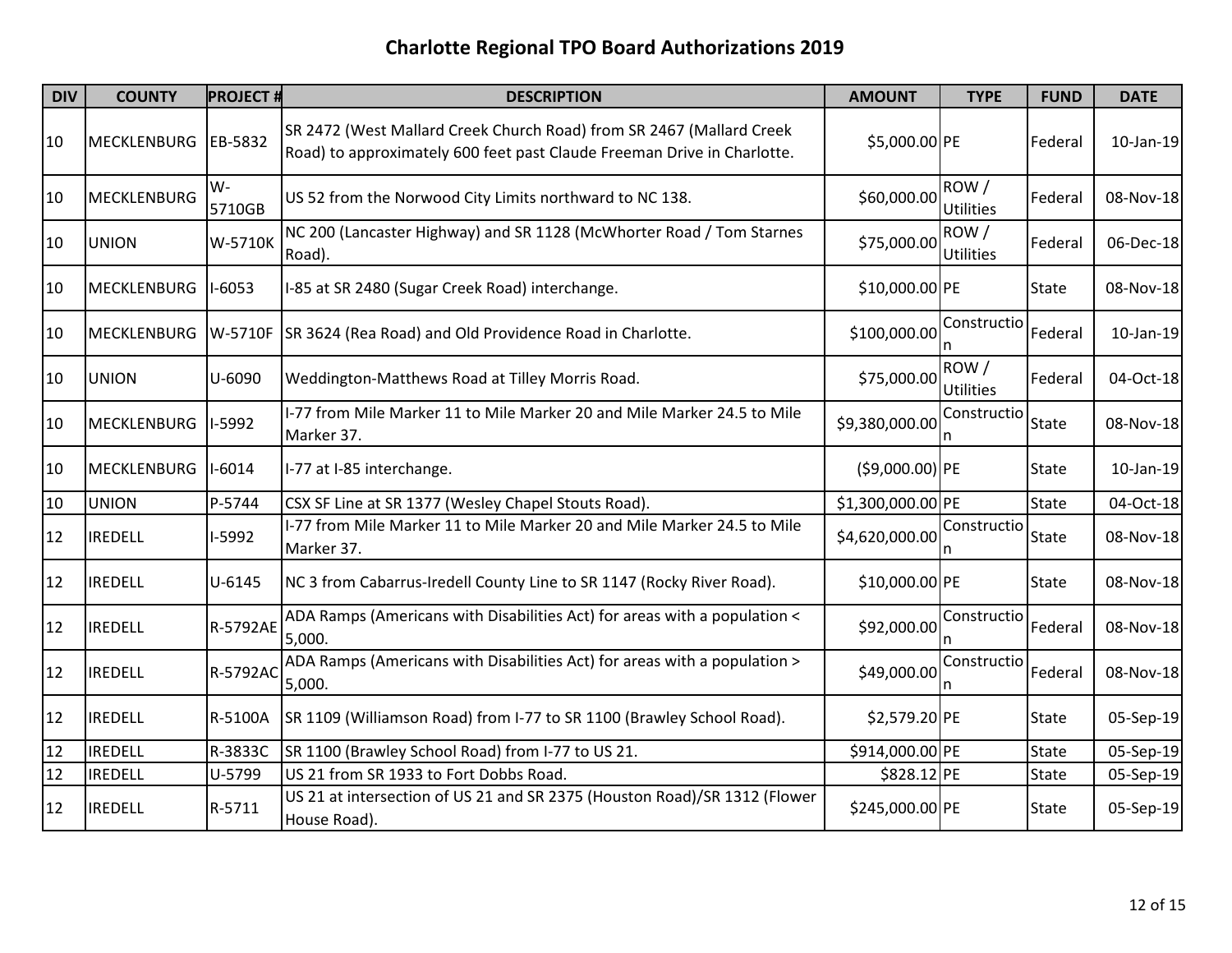| <b>DIV</b> | <b>COUNTY</b>  | <b>PROJECT#</b> | <b>DESCRIPTION</b>                                                                                                                                                                                                                                    | <b>AMOUNT</b>    | <b>TYPE</b>              | <b>FUND</b>  | <b>DATE</b>  |
|------------|----------------|-----------------|-------------------------------------------------------------------------------------------------------------------------------------------------------------------------------------------------------------------------------------------------------|------------------|--------------------------|--------------|--------------|
| 12         | <b>IREDELL</b> | I-3819B         | I-40/I-77 interchange.                                                                                                                                                                                                                                | \$50,872,500.00  | Constructio              | <b>State</b> | $01$ -Jul-19 |
| 12         | <b>IREDELL</b> | R-3833C         | SR 1100 (Brawley School Road) from I-77 to US 21.                                                                                                                                                                                                     | \$5,044,250.00   | ROW/<br><b>Utilities</b> | State        | $01$ -Jul-19 |
| 12         | <b>IREDELL</b> | R-5100A         | SR 1109 (Williamson Road) from I-77 to SR 1100 (Brawley School Road).                                                                                                                                                                                 | \$500,000.00 PE  |                          | State        | 06-Dec-18    |
| 12         | <b>IREDELL</b> | U-5780          | NC 150 and SR 2399 (Wiggins Road) intersection.                                                                                                                                                                                                       | \$285,000.00 PE  |                          | State        | 05-Sep-19    |
| 12         | <b>IREDELL</b> | SS-<br>4912CU   | NC 150 (Oakridge Farm Highway) at SR 1164 (Selma Drive) / SR 2397<br>(Overhead Bridge Road).                                                                                                                                                          | \$5,000.00 PE    |                          | Federal      | 04-Oct-18    |
| 12         | <b>IREDELL</b> | K-4908          | I-77 Rest Area on new location at mile marker #58.                                                                                                                                                                                                    | ( \$38,682.64)   | ROW/<br><b>Utilities</b> | State        | 08-Aug-19    |
| 12         | <b>IREDELL</b> | U-6039          | SR 2321 (East Broad Street) from Vine Street to SR 2422 (Signal Hill Drive).                                                                                                                                                                          | \$2,700,000.00   | ROW/<br><b>Utilities</b> | State        | 04-Oct-18    |
| 12         | <b>IREDELL</b> | I-3819B         | I-40/I-77 interchange.                                                                                                                                                                                                                                | \$100,000.00     | ROW/<br><b>Utilities</b> | State        | 04-Oct-18    |
| 12         | <b>IREDELL</b> | I-3819B         | I-40/I-77 interchange.                                                                                                                                                                                                                                | \$10,710,000.00  | Constructio              | State        | 04-Oct-18    |
| 12         | <b>IREDELL</b> | R-3833C         | SR 1100 (Brawley School Road) from I-77 to US 21.                                                                                                                                                                                                     | \$1,452,964.20   | ROW/<br><b>Utilities</b> | State        | $01$ -Jul-19 |
| 12         | <b>IREDELL</b> | $C-5531$        | Moorseville School Sidewalk Project along Bellingham Drive, Whispering<br>Oaks Court, Briarcliff Road, and Kister Farm Road in Mooresville.                                                                                                           | \$3,481,013.00   | Constructio              | Federal      | 02-May-19    |
| 12         | <b>IREDELL</b> | U-5816          | SR 1305 (Oates Road - Midnight Lane) from US 21 (Charlotte Highway) to SR<br>1474 (Blue Field Road).                                                                                                                                                  | \$500,000.00 PE  |                          | State        | 08-Aug-19    |
| 12         | <b>IREDELL</b> | U-5964          | US 64 (Davie Avenue) and US 21 (Sullivan Road).                                                                                                                                                                                                       | \$280,000.00 PE  |                          | State        | 08-Aug-19    |
| 12         | <b>IREDELL</b> | U-5884          | Intersection of NC 3 and SR 1148 (Kistler Farm Road).                                                                                                                                                                                                 | (\$150,000.00)PE |                          | State        | 08-Aug-19    |
| 12         | <b>IREDELL</b> | W-5212J         | SR 1302 (Cornelius Road)/SR 1399 (Liva Lane) at SR 1303 (Perth Road).                                                                                                                                                                                 | \$150,000.00     | ROW/<br><b>Utilities</b> | Federal      | 08-Aug-19    |
| 12         | <b>IREDELL</b> | $c - 5529$      | Intersection of NC 115 and Faith Road Campus Lane in Mooresville, realign<br>Faith Road to tie into existing NC 115 / Campus Lane intersection and<br>construct dedicated turn lanes on Faith Road and Campus Lane approaches<br>to the intersection. | \$1,500,000.00   | Constructio              | Federal      | 04-Oct-18    |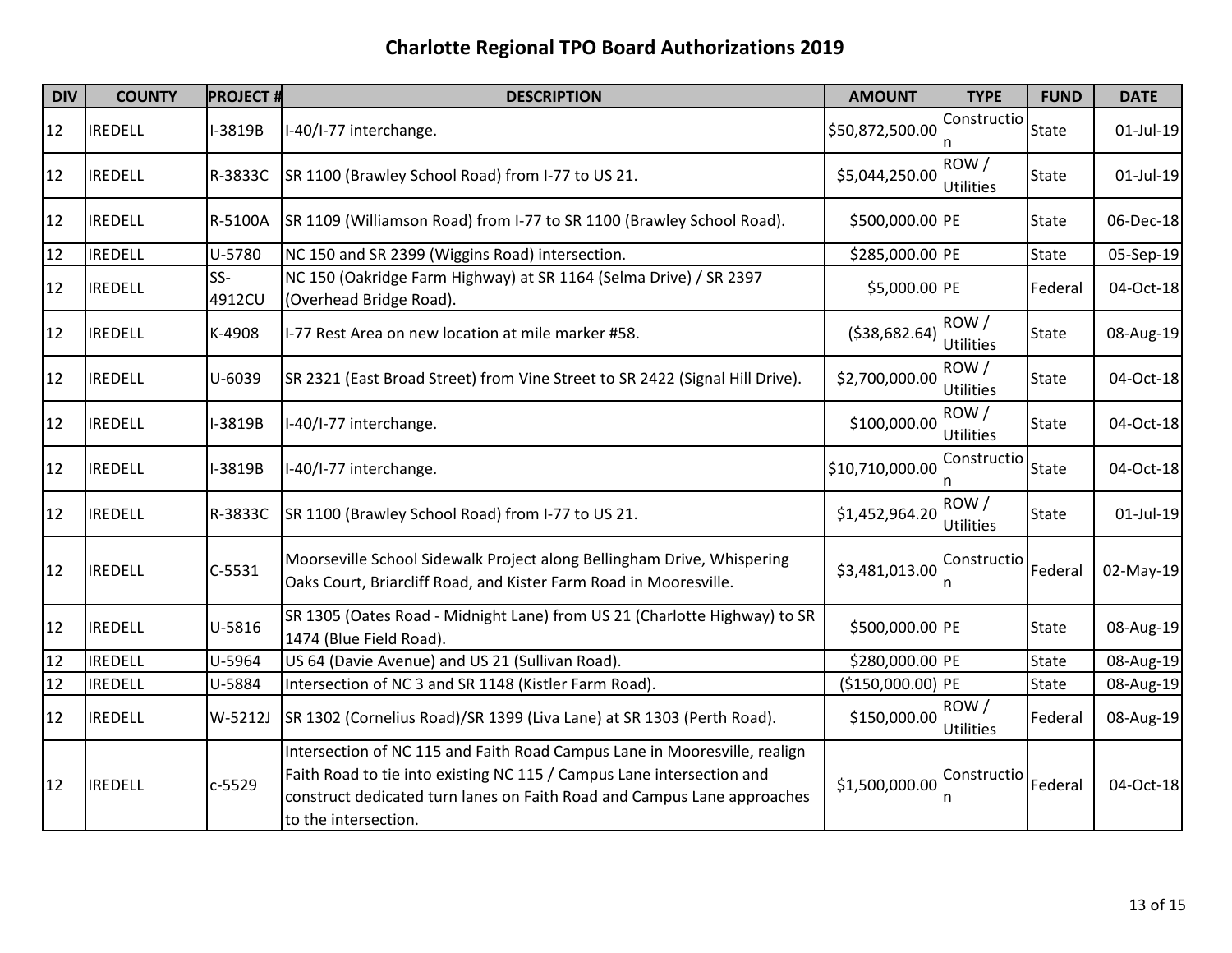| <b>DIV</b> | <b>COUNTY</b>  | <b>PROJECT#</b> | <b>DESCRIPTION</b>                                                                                                                                                                                                                                                        | <b>AMOUNT</b>  | <b>TYPE</b>              | <b>FUND</b>  | <b>DATE</b>  |
|------------|----------------|-----------------|---------------------------------------------------------------------------------------------------------------------------------------------------------------------------------------------------------------------------------------------------------------------------|----------------|--------------------------|--------------|--------------|
| 12         | <b>IREDELL</b> | R-5100A         | SR 1109 (Williamson Road) from I-77 to SR 1100 (Brawley School Road).                                                                                                                                                                                                     | \$14,400.75 PE |                          | <b>State</b> | $01$ -Jul-19 |
| 12         | <b>IREDELL</b> | U-5799          | US 21 from SR 1933 to Fort Dobbs Road.                                                                                                                                                                                                                                    | \$88,768.68 PE |                          | <b>State</b> | 01-Jul-19    |
| 12         | <b>IREDELL</b> | $U - 6153$      | SR 1363 (Bethlehem Road) adjacent to Statesville Regional Airport.                                                                                                                                                                                                        | \$10,000.00 PE |                          | <b>State</b> | 02-May-19    |
| 12         | <b>IREDELL</b> | $U - 6175$      | SR 1005 (Old Mountain Road) from US 21 / NC 115 (North Main Street) to SR<br>1004 (Buffalo Shoals Road).                                                                                                                                                                  | \$10,000.00 PE |                          | <b>State</b> | 02-May-19    |
| 12         | <b>IREDELL</b> | U-5799          | US 21 from SR 1933 to Fort Dobbs Road.                                                                                                                                                                                                                                    | \$88,768.68 PE |                          | <b>State</b> | 27-Jun-19    |
| 12         | <b>IREDELL</b> | R-5100A         | SR 1109 (Williamson Road) from I-77 to SR 1100 (Brawley School Road).                                                                                                                                                                                                     | \$14,400.75 PE |                          | <b>State</b> | 27-Jun-19    |
| 12         | <b>IREDELL</b> | U-5817          | Extend SR 1246(Fairview Road) over I-77 to connect with SR 1206 (Alcove<br>Road) and construct parallel north-south connector road to SR 1109<br>(Williamson Road).                                                                                                       | \$4,487,500.00 | ROW/<br><b>Utilities</b> | <b>State</b> | 27-Jun-19    |
| 12         | <b>IREDELL</b> | U-5817          | Extend SR 1246 (Fairview Road) over I-77 to connect with SR 1206 (Alcove<br>Road) and construct parallel north-south connetor road to SR 1109<br>(Williamson Road). This is a two-year cashflow project with \$778,000 of<br>Federal funds in FFY19 and \$3,072,550.00 in | \$972,500.00   | ROW/<br><b>Utilities</b> | Federal      | 27-Jun-19    |
| 12         | <b>IREDELL</b> | U-5799          | US 21 from SR 1933 to Fort Dobbs Road.                                                                                                                                                                                                                                    | \$772,000.00   | ROW/<br><b>Utilities</b> | <b>State</b> | $01$ -Jul-19 |
| 12         | <b>IREDELL</b> | U-5780          | NC 150 and SR 2399 (Wiggins Road) intersection.                                                                                                                                                                                                                           | \$550,000.00   | ROW/<br><b>Utilities</b> | <b>State</b> | $01$ -Jul-19 |
| 12         | <b>IREDELL</b> | R-5100B         | SR 1109 (Williamson Road) from SR 1100 (Brawley School Road) to NC 150.                                                                                                                                                                                                   | \$1,122,000.00 | ROW/<br><b>Utilities</b> | <b>State</b> | 01-Jul-19    |
| 12         | <b>IREDELL</b> | R-5100B         | SR 1109 (Williamson Road) from SR 1100 (Brawley School Road) to NC 150.                                                                                                                                                                                                   | \$1,425,000.00 | ROW/<br><b>Utilities</b> | <b>State</b> | $01$ -Jul-19 |
| 12         | <b>IREDELL</b> | U-5799          | US 21 from SR 1933 to Fort Dobbs Road.                                                                                                                                                                                                                                    | \$772,000.00   | ROW/<br><b>Utilities</b> | <b>State</b> | 06-Jun-19    |
| 12         | <b>IREDELL</b> | R-5100B         | SR 1109 (Williamson Road) from SR 1100 (Brawley School Road) to NC 150.                                                                                                                                                                                                   | \$222,000.00   | ROW/<br><b>Utilities</b> | <b>State</b> | 06-Jun-19    |
| 12         | <b>IREDELL</b> | U-5780          | NC 150 and SR 2399 (Wiggins Road) intersection.                                                                                                                                                                                                                           | \$55,000.00    | ROW/<br>Utilities        | <b>State</b> | 06-Jun-19    |
| 12         | <b>IREDELL</b> | $C-5701$        | Intersection of NC 801 / 150.                                                                                                                                                                                                                                             | \$2,741,276.00 | Constructio              | Federal      | 06-Jun-19    |